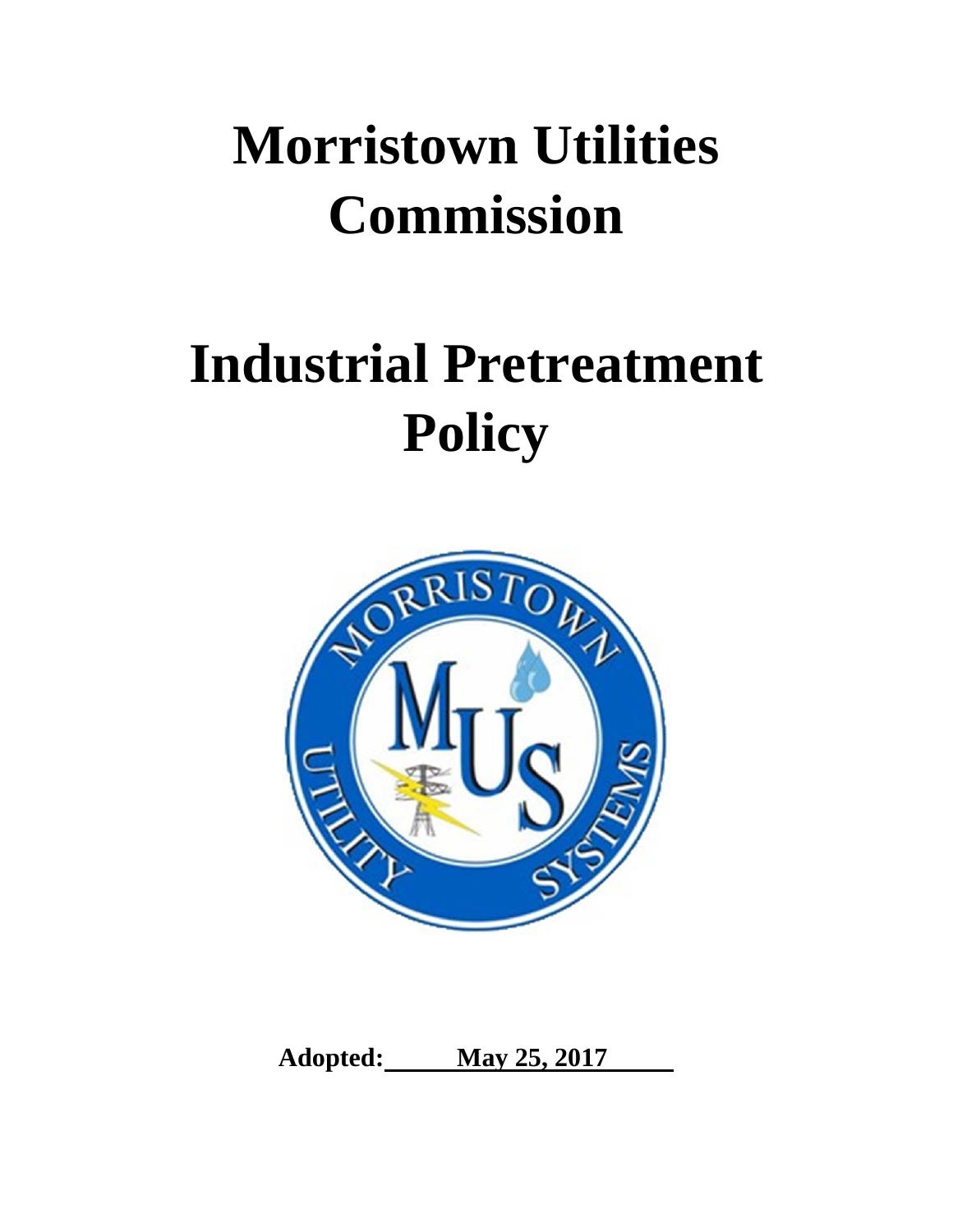# **Morristown Utilities Commission (MUC) Industrial Pretreatment Policy**

### **A. Definitions**

For purposes of this policy, all definitions and abbreviations shall be as outlined in the City Water Pollution Control Ordinance and the MUC FOG Management Policy. MUC shall be synonymous with Morristown Utility Systems (MUS) and the two shall be used interchangeably. Additionally, the term MUC shall mean the General Manager of the Morristown Utilities Commission, or his designee(s).

# **B. Permits.**

- 1. All users proposing to connect to or contribute pollutants into the POTW shall obtain a wastewater discharge permit before connecting to or contributing a discharge of pollutants to the POTW.
- 2. In order to avoid wastewater influent to the treatment plant which creates adverse effects, or interferes with any wastewater treatment or collection processes, or creates any hazard in receiving waters or results in MUC being in violation of applicable effluent standards including sludge disposal standards, MUC shall establish and amend wastewater effluent limits as deemed necessary. Limits for certain parameters are set as protection criteria for the POTW. Discharge limits for industrial users will be set in discharge permits as outlined in this policy. Such limits will be calculated based on the anticipated ability of the plant to absorb specific wastewater constituents without violation of its NPDES permit, safety of the public, and/or disruption of plant operations including sludge disposal; not to exceed, however, federal limits where applicable.
- 3. Residential permits shall be issued on a permanent basis, and may be transferred automatically with the property without notification to MUC when a change in ownership occurs.
- 4. Commercial, industrial and special permits shall be issued for a specific time period, not to exceed five (5) years. A permit may be issued for a period less than a year or may be stated to expire on a specific date. The user shall apply for a permit re-issuance a minimum of 180 days prior to the expiration of the user's existing permit. Further provisions are as outlined in Section G Permit Duration of this policy
- 5. The terms and conditions of the permit may be subject to modification by MUC during the term of the permit as required to assure continued compliance with all federal and state permit conditions. The user shall be informed of any proposed changes in his permit at least thirty (30) days prior to the effective date of change. Any changes or new conditions in the permit shall include a reasonable time schedule for compliance.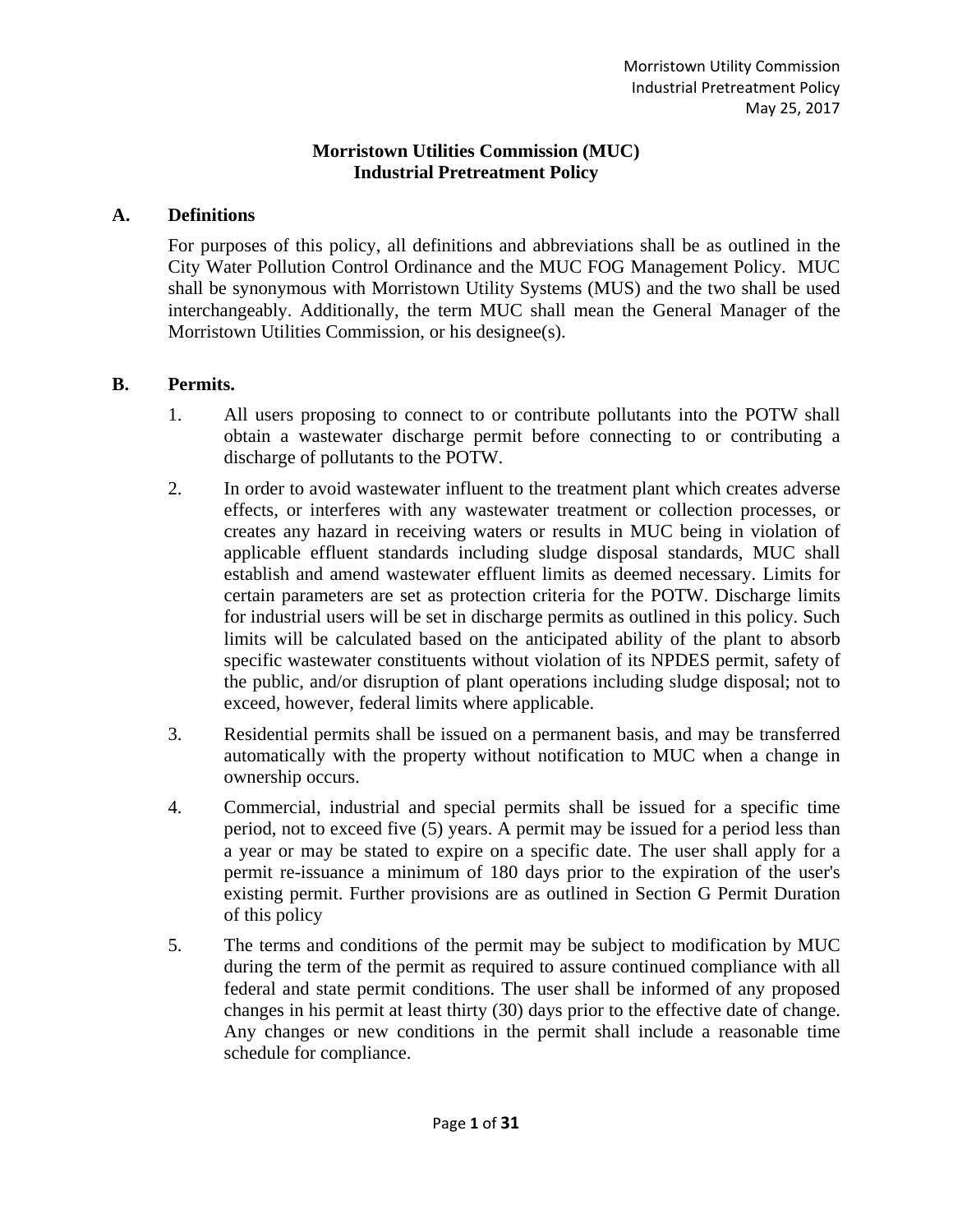- 6. Wastewater discharge permits are issued to a specified user for a specific operation. A wastewater discharge permit shall not be reassigned or transferred or sold to a new owner, new user, different premises, or a new or changed operation without prior written authorization from MUC. Any succeeding owner or user shall also comply with the terms and conditions of the existing permit.
- 7. MUC shall monitor the POTW influent in accordance with its current NPDES permit, its Headwork Loading Parameters, as well as the EPA listed priority pollutants. In the event that the POTW influent reaches or exceeds the levels established by any listed standards above for two consecutive monitoring events, MUC shall initiate technical studies to determine the cause of the excessive influent loading, and shall take such remedial measures as are necessary, including the establishment of new or revised pretreatment levels for these parameters. The MUC may change any of the criteria stated in this policy in the event the POTW effluent standards are changed, or in the event that there are changes in any applicable law or regulation affecting biosolids use or disposal options, or in the event changes are needed for more effective operation of the POTW.

The MUC shall conduct surveys of all commercial and industrial users as needed to obtain current information relative to the nature and characteristics of any discharge to the POTW, but in no case shall the surveys be conducted less frequently than the term of the current NPDES permit.

8. There are hereby established four (4) classes of permits for users proposing to connect to or contribute pollutants into the POTW. These permits shall be expressly subject to all provisions of this chapter and all other applicable regulations, enforcement actions, user charges and fees established by MUC and the City of Morristown.

**Class I -- Residential Permits**. Each new residential user shall submit a written application to MUC for permission to discharge into the public sewers and shall present all necessary plans, documents or schedules at the time of application. The application shall be accompanied by the appropriate sewer connection fee and permit fees, and shall be signed by the licensed plumber responsible for the work to be performed. The work done under the permit shall be supervised by the city plumbing inspector.

**Class II -- Commercial Permits**. Each commercial user shall submit a written application to MUC for permission to discharge into the public sewers and shall present all necessary plans, documents or schedules at the time of application. The application shall be accompanied by the appropriate sewer connection fee and permit fees, and shall be signed by an authorized representative of the organization. The work done under the permit shall be supervised by the city plumbing inspector and MUC. The commercial permit shall be subject to annual renewal fees for the duration of the permit as defined below: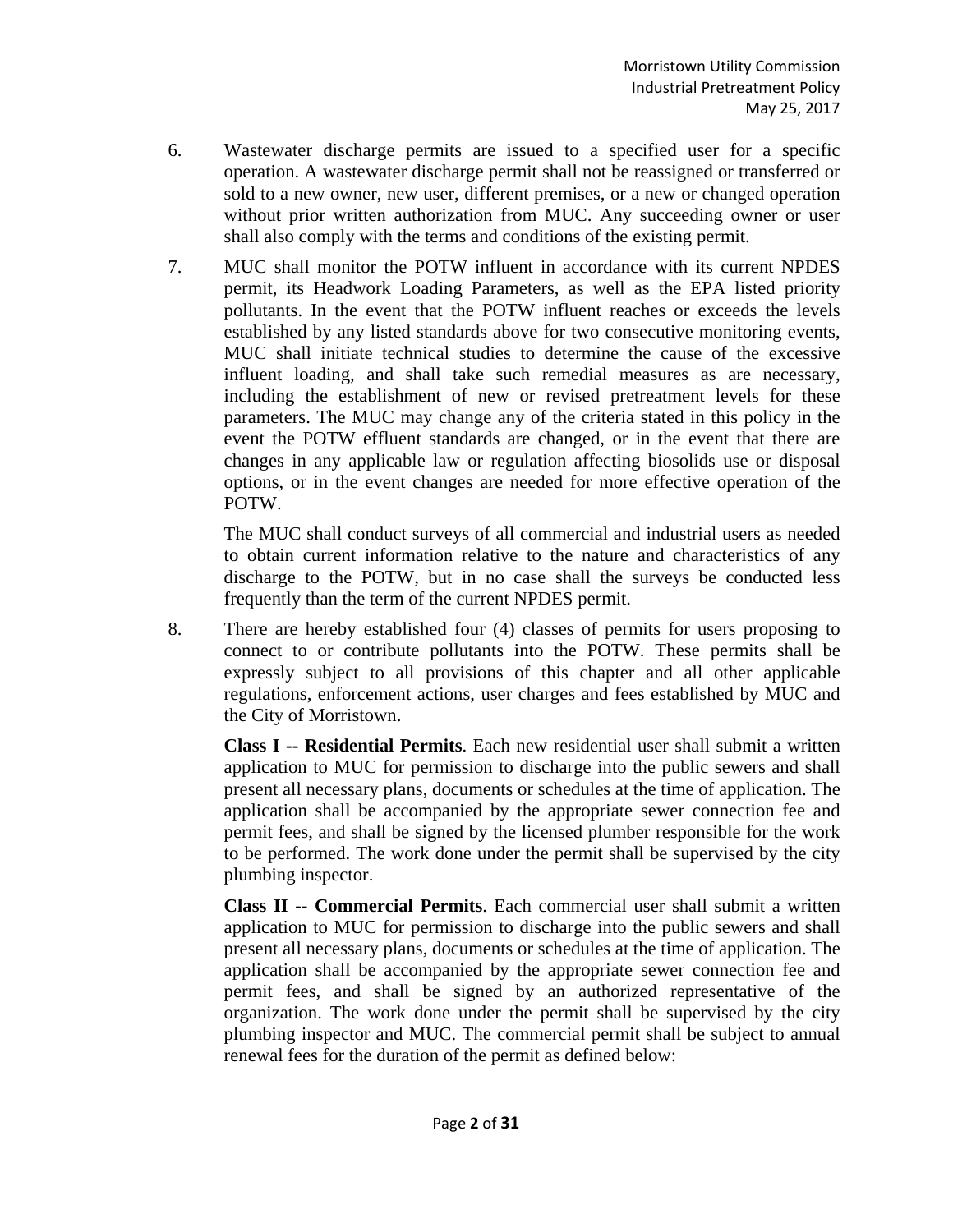All commercial users that discharge only normal domestic wastewater or determined by MUC to have flows expected to have minimal potential impact on the wastewater system may be classified as Class 1 and shall not be required to maintain a permit. Commercial users so designated shall immediately notify MUC should the nature of their discharge change.

MUC reserves the right to increase the classification of any Class I commercial business should it deem necessary to protect its systems.

All other commercial users that discharge liquid wastes from manufacturing processes, trade or business, as distinct from sanitary or normal domestic wastewater, shall be classified as Class II, and shall be subjected to annual renewal fees for the duration of the permit. Existing Class II commercial users shall apply for a Class II commercial permit within sixty (60) days after the effective date of this policy, but in no case later than thirty (30) days after being requested in writing to do so by MUC.

**Class III -- Industrial Permits.** Each industrial user (IU) shall submit a written application to MUC for permission to discharge into the public sewers and POTW and shall present all necessary plans, documents or schedules at the time of application. The application shall be accompanied by the appropriate sewer connection fees and permit fees, and shall be signed by an authorized representative of the organization. The work done under the permit shall be subject to annual renewal fees for the duration of the permit. Existing industrial users shall apply for a Class III industrial permit within ninety (90) days after the effective date of this policy, but in no case later than thirty (30) days after being requested in writing to do so by MUC. Proposed new industrial users shall apply for a Class III industrial permit at least ninety (90) days prior to connecting to or contributing pollutants to the POTW.

### **Class IV -- Special permits.**

- a. Septic tank pumpers.
	- 1. Each septic tank pumper shall submit a written application to MUC for permission to discharge into the POTW. The application shall be accompanied by the appropriate permit fee, and shall be subject to annual renewal fees for the duration of the permit. Existing septic tank pumpers shall apply for a Class IV permit within thirty (30) days after the effective date of this policy, but in no case later than thirty (30) days after being requested in writing to do so by MUC. Proposed new users shall apply for a Class IV permit at least thirty (30) days prior to contributing pollutants to the POTW.
	- 2. All septic tank pumpers shall register each vehicle which will discharge loads into the POTW. This registration process shall be in addition to any other requirements of the Hamblen County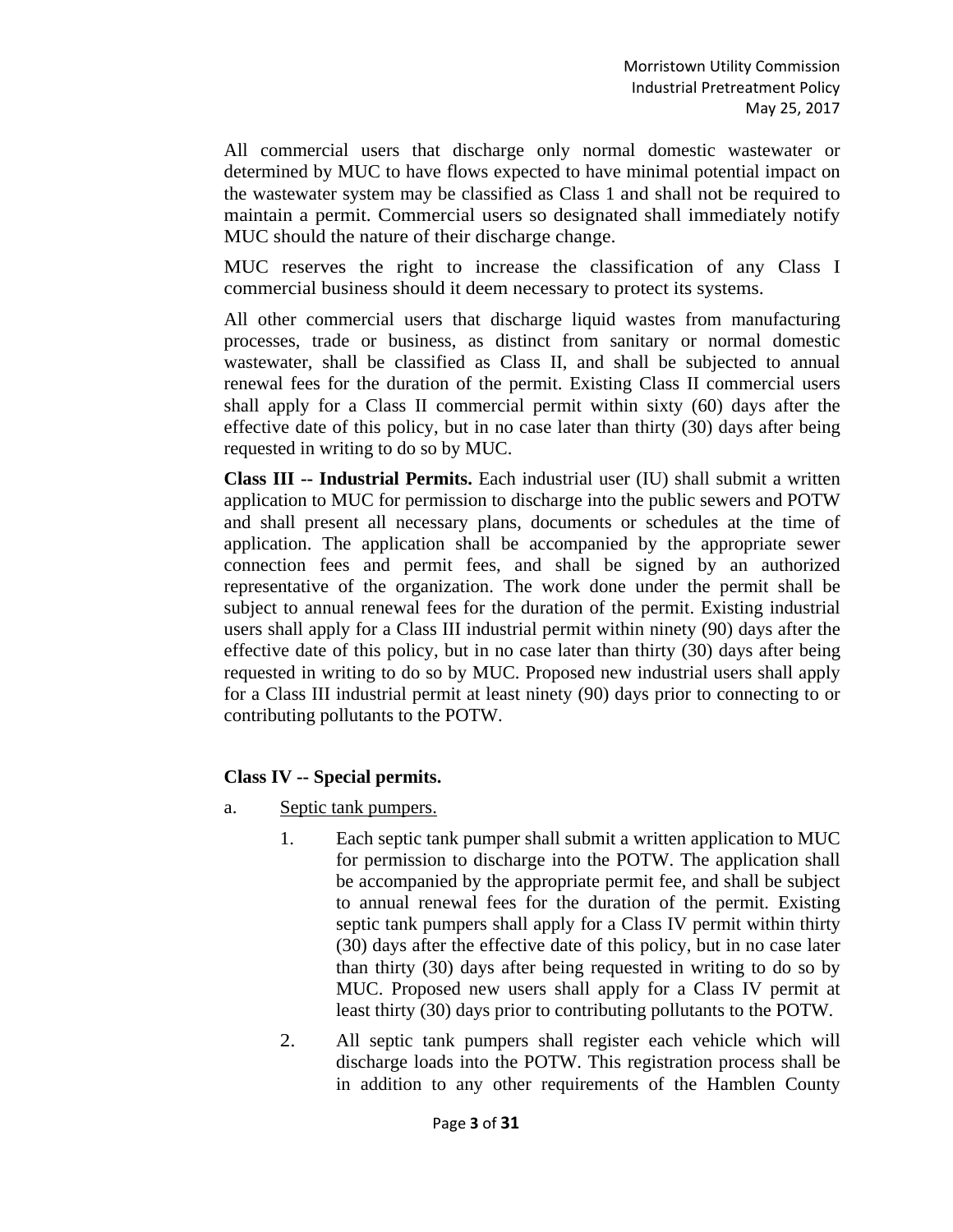Health Department or any other regulatory agency, and shall be in a form and manner established by MUC. Each vehicle shall have the city registration number clearly displayed on both sides and rear of the vehicle.

### b. Non-residential batch wastes.

Any user proposing to discharge non-residential batch wastes into the POTW shall submit a written application to MUC for permission to discharge into the POTW. The application shall be accompanied by the appropriate permit fee. Each individual container of non-residential batch waste shall be subject to the permit fee. All non-residential batch waste loads to be discharged to the POTW must comply with any applicable pretreatment standard or requirements which would normally be applied to the source of the waste if discharged indirectly. Any wastes delivered to the POTW by truck, rail, dedicated pipeline, or septage wastes derived from non-household sources are regulated under RCRA provisions and may meet the definition of hazardous wastes. Any waste classified as hazardous wastes shall not be accepted for discharge into the POTW.

c. Groundwater remediation projects.

Any user proposing to discharge wastewater from any groundwater remediation project into the POTW shall submit a written application to MUC for permission to discharge into the POTW. The application shall be accompanied by the appropriate permit fee and shall be subject to annual renewal fees for the duration of the permit. Existing groundwater remediation projects shall apply for a Class IV permit within thirty (30) days after the effective date of this Policy, but in no case later than thirty (30) days after being requested to do so by MUC. All wastewater from any groundwater remediation project must be metered at the discharge point to determine the flows into the POTW, and the user must pay the appropriate user and surcharge fees on a monthly basis. The discharge must be tested initially and on a monthly basis for BTEX, TPH, pH, TSS and FOG. MUC reserves the right to require testing for additional pollutants as deemed necessary to protect the POTW. The cost of all analyses conducted, either by the groundwater remediation project or MUC, shall be the responsibility of the groundwater remediation project.

# **C. Permitted discharges**

In addition to all applicable provisions in this policy, all commercial and industrial users discharging fats, oils, or grease (FOG) shall be subject to the MUC FOG Management Policy.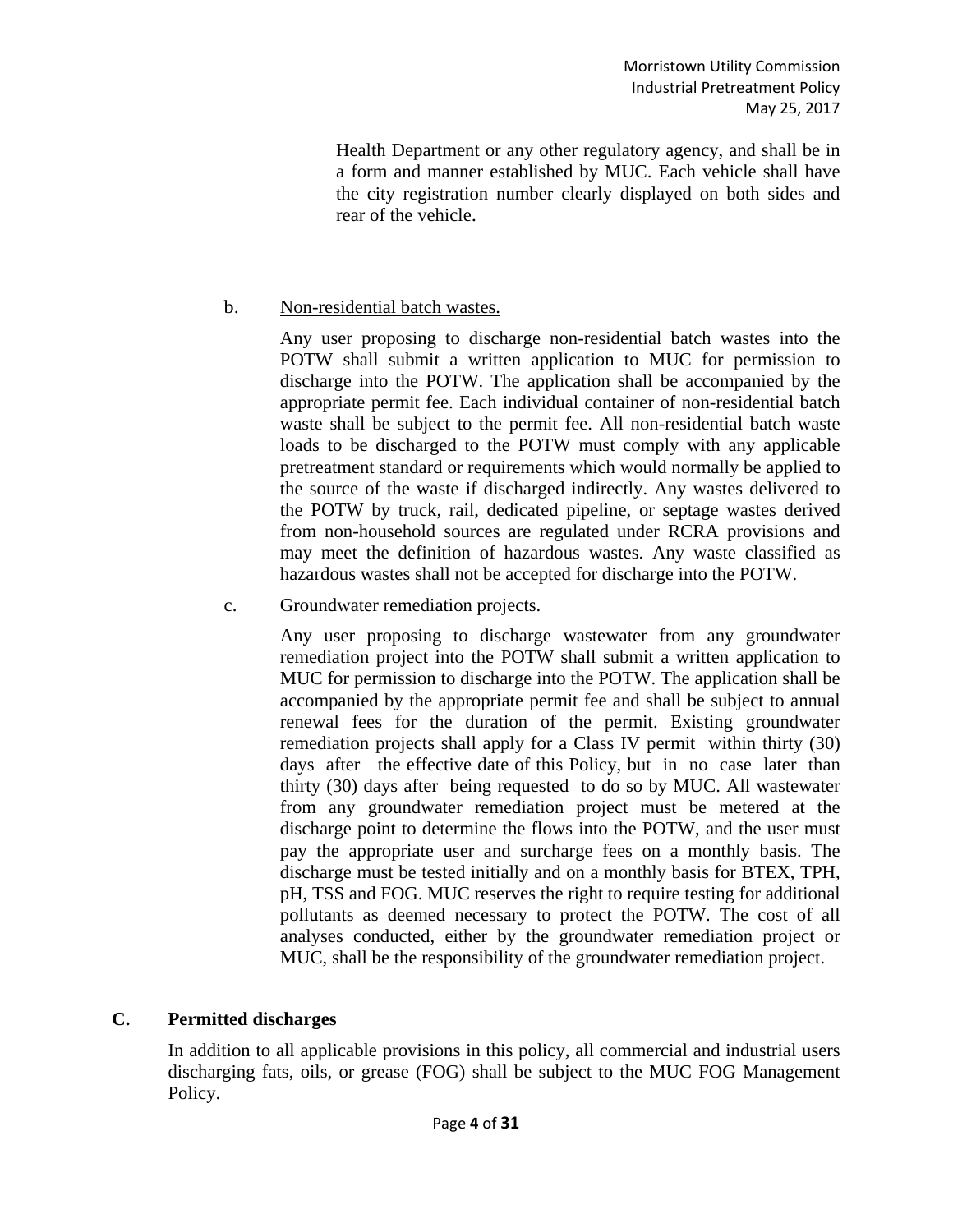#### **D. Prohibited Discharges**

- 1. No person or user shall discharge or cause to be discharged any storm water, surface water, groundwater, roof runoff, subsurface drainage, uncontaminated cooling water or unpolluted industrial process waters to any sanitary sewer without written authorization from MUC.
- 2. No person or user shall make connection of roof down-spouts, exterior foundation drains, area drains or other sources or surface runoff or groundwater to a building sewer or building drain which in turn is connected directly or indirectly to a public sanitary sewer.
- 3. No person or user shall introduce into a POTW any pollutant(s) which cause Interference, Pass Through, cause the plant effluent to fail toxicity test, or are otherwise incompatible with such works.
- 4. No person shall discharge or cause to be discharged into a public sewer, or POTW, any of the following:
	- (a) Fats, wax, grease or oils of animal or vegetable origin in concentrations of greater than specified in Section N of this policy, whether emulsified or not, or containing substances which may solidify or become viscous at temperatures between 32 degrees and 150 degrees F at the point of discharge into the system.
	- (b) Pollutants in the form of any liquids, solids or gases which by reason of nature or quantity or may be sufficient alone or by interactions with other substances to cause fire or explosion hazard or be injurious in any way to the POTW, including but not limited to, wastestreams with a closed cup flash-point of less than 140 Fahrenheit (60 C) using the test methods specified in 40 CFR 261.21. In addition, at no time shall two (2) successive readings on an explosive hazard meter, at any point of the discharge into the system (or any point in the system) be more than five percent (5%) nor any single reading over ten percent (10%) of the Lower Explosive Limit (LEL) of the meter. Prohibited materials include, but are not limited to, gasoline, kerosene, aldehydes, peroxides, chlorates, perchlorates, bromates, carbides, hydrides and sulfides.
	- (c) Pollutants which may cause corrosive structural damage to the public sewers or the POTW, or a hazard to equipment or personnel of the system, but in no case shall any discharge have a pH lower than 5.0 or higher than 10.0, nor can the pH fluctuate more than one unit per hour.
	- (d) Solid or viscous substances in amounts which may cause obstruction to the flow in a sewer or other interferences with the operation of a wastewater treatment facility. Prohibited materials include, but are not limited to, grease, uncomminuted garbage, animal guts or tissues, paunch manure, bones, hair, hides or fleshings, entrails, feathers, ashes, cinders,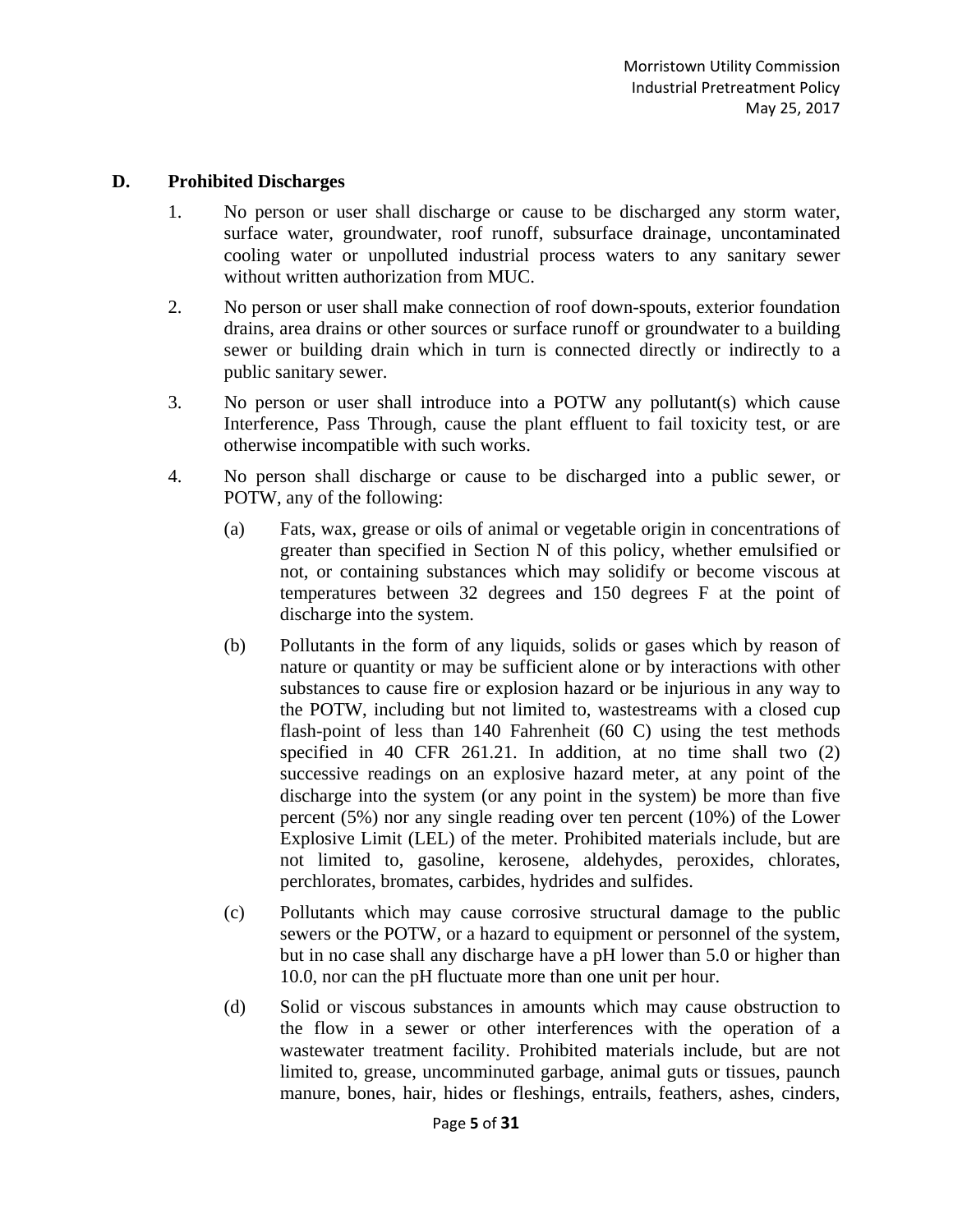sand, spent lime, stone or marble dust, metal, glass, mud, straw, shavings, grass clippings, rags, spent grains, spent hops, waste paper, wood, plastic, tar, asphalt residues, residues from refining or processing of fuel or lubricating oil, and similar substances.

- (e) Any pollutants, including oxygen demanding pollutants BOD, COD, total nitrogen, total phosphorus, total suspended solids and/or FOG released at a flow rate and/or pollutant concentration that either singly or in interaction with substances, will cause, or have been found to cause, interference with the POTW or constitute an adverse environment impact.
- (f) Any discharge with pollutant concentrations in excess of those outlined in Section N of this policy.
- (g) Excessive discharge rate. Wastewaters at a flow rate which is excessive relative to the capacity of the treatment works or which could cause a treatment process upset and subsequent loss of treatment efficiency; or wastewaters containing such concentrations or quantities of pollutants that their introduction into the treatment works would cause interference.
- (h) Discharges with elevated temperatures which may accelerate the biodegradation of the wastes, creating noxious or corrosive gases to form in the public sewer or POTW, or which may inhibit biological activity in the system resulting in interference, but in no case shall the temperature at the user discharge point exceed 140 degrees Fahrenheit (60 deg. C), nor shall the temperature of the influent measured at the POTW exceed 104 degrees Fahrenheit (40 deg. C).
- (i) Petroleum products, oil, non-biodegradable cutting oil, or products of mineral oil origin in amounts that will cause Interference or Pass Through.
- (j) Pollutants which contain noxious, malodorous gases or substances in quantities that would create a public nuisance or hazard to life, or that might result in the creation of toxic gases, vapors or fumes within the POTW in a quantity that may result in a nuisance or threaten worker health and safety.
- (k) Any trucked or hauled pollutants except at discharge points designated by the POTW.
- (l) Any wastewater containing any radioactive waste, or any radiological, chemical, or biological warfare agent(s) that exceeds limits established by MUC or applicable State or Federal Regulations, whichever is most protective.
- (m) Wastewater containing any element or compound which is not adequately removed by the POTW which is known to be an environmental hazard, including but not limited to those listed in any Federal Regulation (i.e., Priority Pollutants found in the CWA, SWDA, RCRA, CERCLA, SERA, CAA or other Federal or State Laws).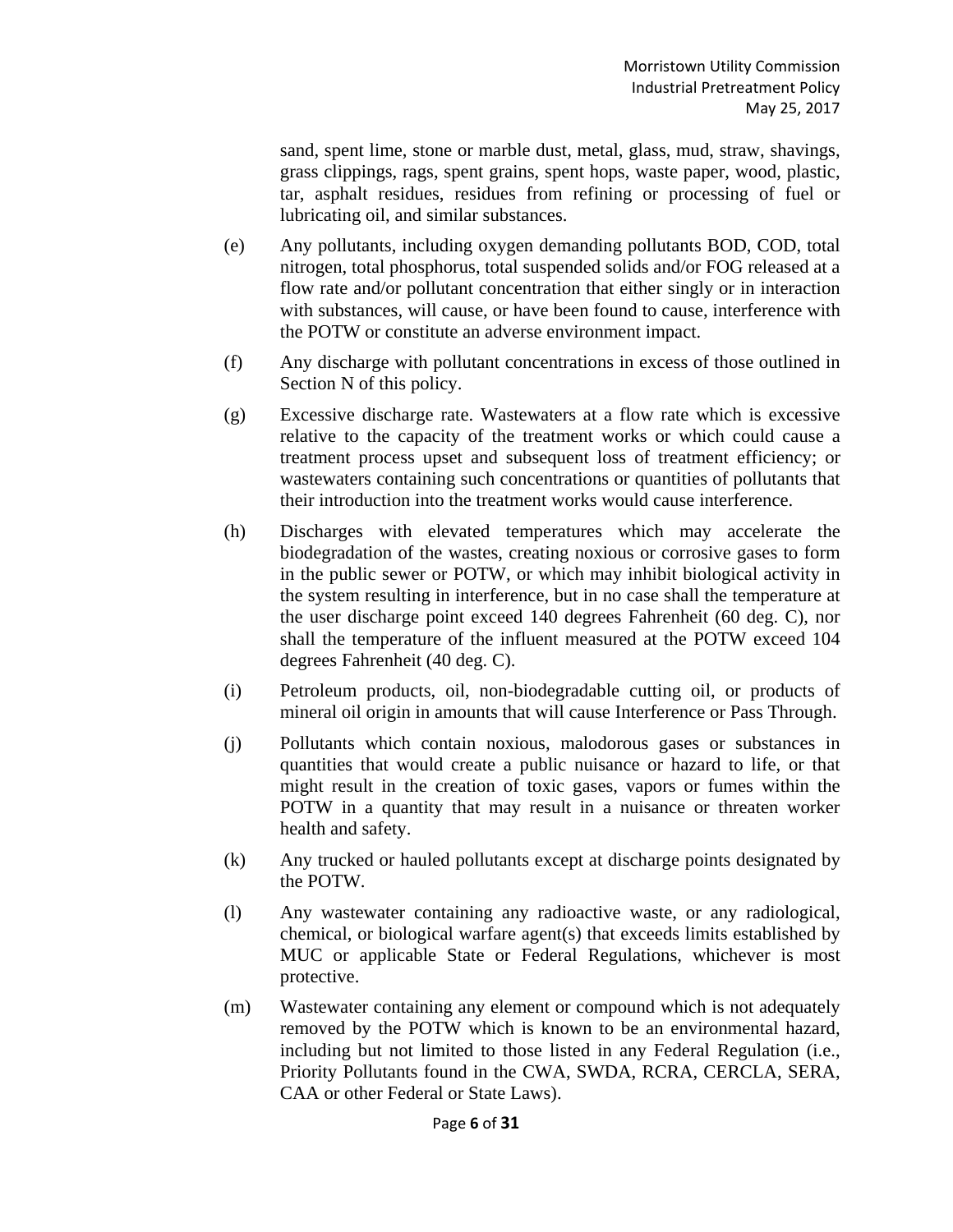- (n) Wastewater containing a discoloration or any other condition affecting the quality of the POTW effluent such that receiving water quality requirements cannot be met or which interfere with plant processes or lab analyses.
- (o) Wastewater containing any element or compound known to act as a lacrimator, known to cause nausea, or known to cause odors constituting a public nuisance.
- (p) Dilution of a discharge as a partial or complete substitute for adequate treatment to achieve compliance with a discharge standard is prohibited unless expressly authorized by MUC.
- (q) In addition, all other prohibitions and specific pollutants, as may be determined by MUC now or in the future (or may be identified in the City of Morristown Water Pollution Control Ordinance).

#### **E. Permit Application**

All users required to obtain an individual wastewater discharge permit must submit a permit application. MUC may require users to submit all or some of the following information as part of a permit application:

- 1. Identifying information.
	- (a) The name and address of the facility, including the name of the operator and owner.
	- (b) Contact information, description of activities, facilities, and plant production processes on the premises.
- 2. Environmental permits. A list of any environmental control permits held by or for the facility.
- 3. Description of operations.
	- (a) A brief description of the nature, average rate of production (including each product produced by type, amount, processes, and rate of production), and standard industrial classifications of the operation(s) carried out by such user. This description should include a schematic process diagram, which indicates points of discharge to the POTW from the regulated processes;
	- (b) Types of wastes generated, and a list of all raw materials and chemicals used or stored at the facility which are, or could accidentally or intentionally be, discharged to the POTW;
	- (c) Number and type of employees, hours of operation, and proposed or actual hours of operation;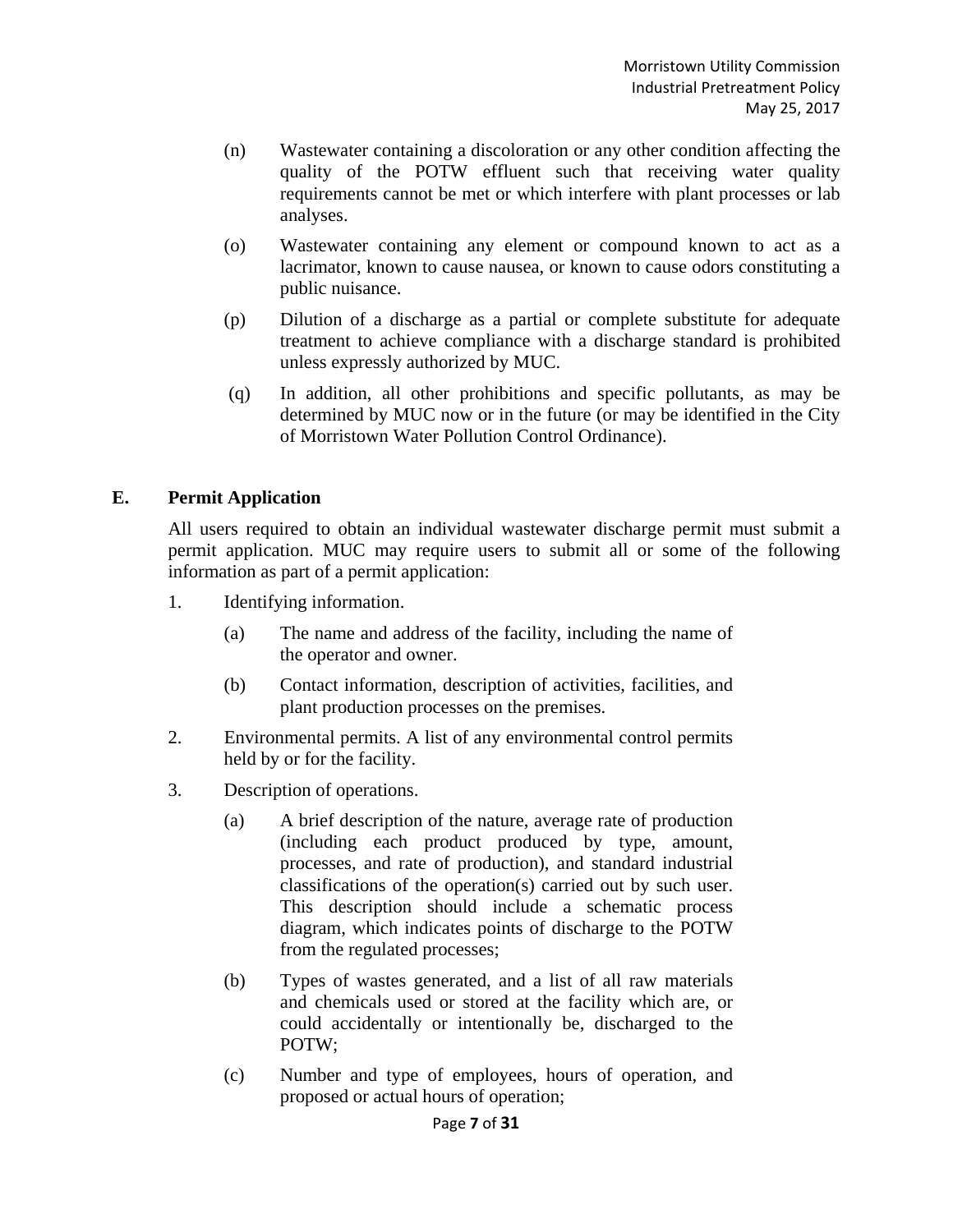- (d) Type and amount of raw materials processed (average and maximum per day); and
- (e) Site plans, floor plans, mechanical and plumbing plans, and details to show all sewers, floor drains, and appurtenances by size, location, and elevation, and all points of discharge.
- 4. Time and duration of discharges.
- 5. The location for monitoring all wastes covered by the permit.
- 6. Flow measurement. Information showing the measured average daily and maximum daily flow, in gallons per day, to the POTW from regulated process streams and other streams, as necessary, to allow use of the combined waste stream formula set out in Tennessee Rule 1200-4-14-.06(5).
- 7. Measurement of Pollutants.
	- (a) The categorical pretreatment standards applicable to each regulated process and any new categorically regulated processes for existing sources.
	- (b) The results of sampling and analysis identifying the nature and concentration, and/or mass, where required by the standard or by MUC, of regulated pollutants in the discharge from each regulated process.
	- (c) Instantaneous, daily maximum, and long-term average concentrations, or mass, where required, shall be reported.
	- (d) The sample shall be representative of daily operations and shall be analyzed in accordance with procedures set out in this policy. Where the standard requires compliance with a pollution prevention alternative, such as the certification alternative in lieu of required monitoring for TTO, the user shall submit documentation as required by MUC or the applicable standards to determine compliance with the standard.
	- (e) Sampling must be performed in accordance with procedures set out in this policy.
- 8. Any requests for a monitoring waiver (or a renewal of an approved monitoring waiver) for a pollutant neither present nor expected to be present in the discharge based on Tennessee Rule 1200-4-14-.12(5)(b).
- 9. Any other information as may be deemed necessary by MUC to evaluate the permit application.
- 10. Application signatories and certifications.
	- (a) All wastewater discharge permit applications, user reports and certification statements must be signed by an authorized representative of the user and contain the certification statement in this policy.
	- (b) If the designation of an authorized representative is no longer accurate because a different individual or position has responsibility for the overall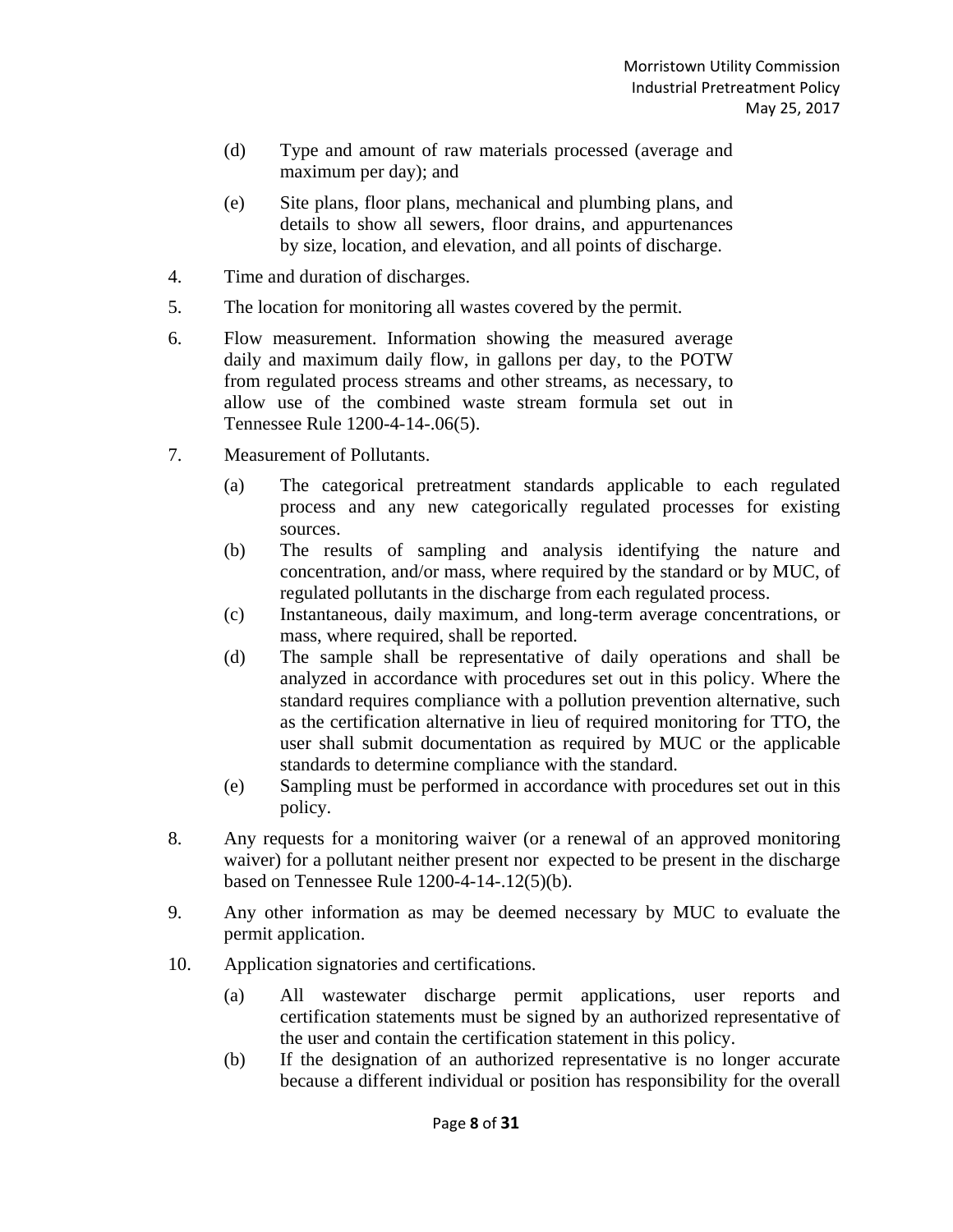operation of the facility or overall responsibility for environmental matters for the company, a new written authorization satisfying the requirements of this section must be submitted to MUC prior to or together with any reports to be signed by an authorized representative.

- 11. A facility determined to be a non-significant categorical industrial user (NSCIU) by MUC as defined in Section 18-403.2 "significant industrial user" paragraph (2) of the Water Pollution Control Ordinance must annually submit the signed certification statement, per Section L5(b) of this policy.
- 12. Incomplete or inaccurate applications will not be processed and will be returned to the user for revision.

# **F. Permit conditions.**

An individual wastewater discharge permit shall include such conditions as are deemed reasonably necessary by MUC to prevent pass through or interference, protect the quality of the water body receiving the treatment plant's effluent, protect worker health and safety, facilitate sludge management and disposal, and protect against damage to the POTW.

Wastewater discharge permits shall be expressly subject to all provisions of this policy and all other regulations, user charges and fees established by MUC. The conditions of wastewater discharge permits shall be uniformly enforced by MUC in accordance with this policy, as well as, applicable state and federal regulations. Permits shall contain all items required by federal regulation; and further, may include but not necessarily be limited to the following:

- 1. A statement that indicates the wastewater discharge permit issuance date, expiration date and effective date;
- 2. Requirements that the industrial user comply with any and all pretreatment standards and requirements either local, state or federal;
- 3. A statement of non-transferability without, at a minimum, prior notification to the POTW and provision of a copy of the existing permit to the new owner or operator;
- 4. The average and maximum wastewater constituents and characteristics;
- 5. Effluent limits, including pollution prevention alternatives, based on applicable pretreatment standards;
- 6. Self-monitoring, sampling, reporting, notification, and record-keeping requirements. These requirements shall include an identification of pollutants (or pollution prevention alternatives) to be monitored, sampling location, sampling frequency, and sample type based on federal, state, and local law;
- 7. The process for seeking a waiver from monitoring for a pollutant neither present nor expected to be present in the discharge in accordance with Section K9(b) of this policy.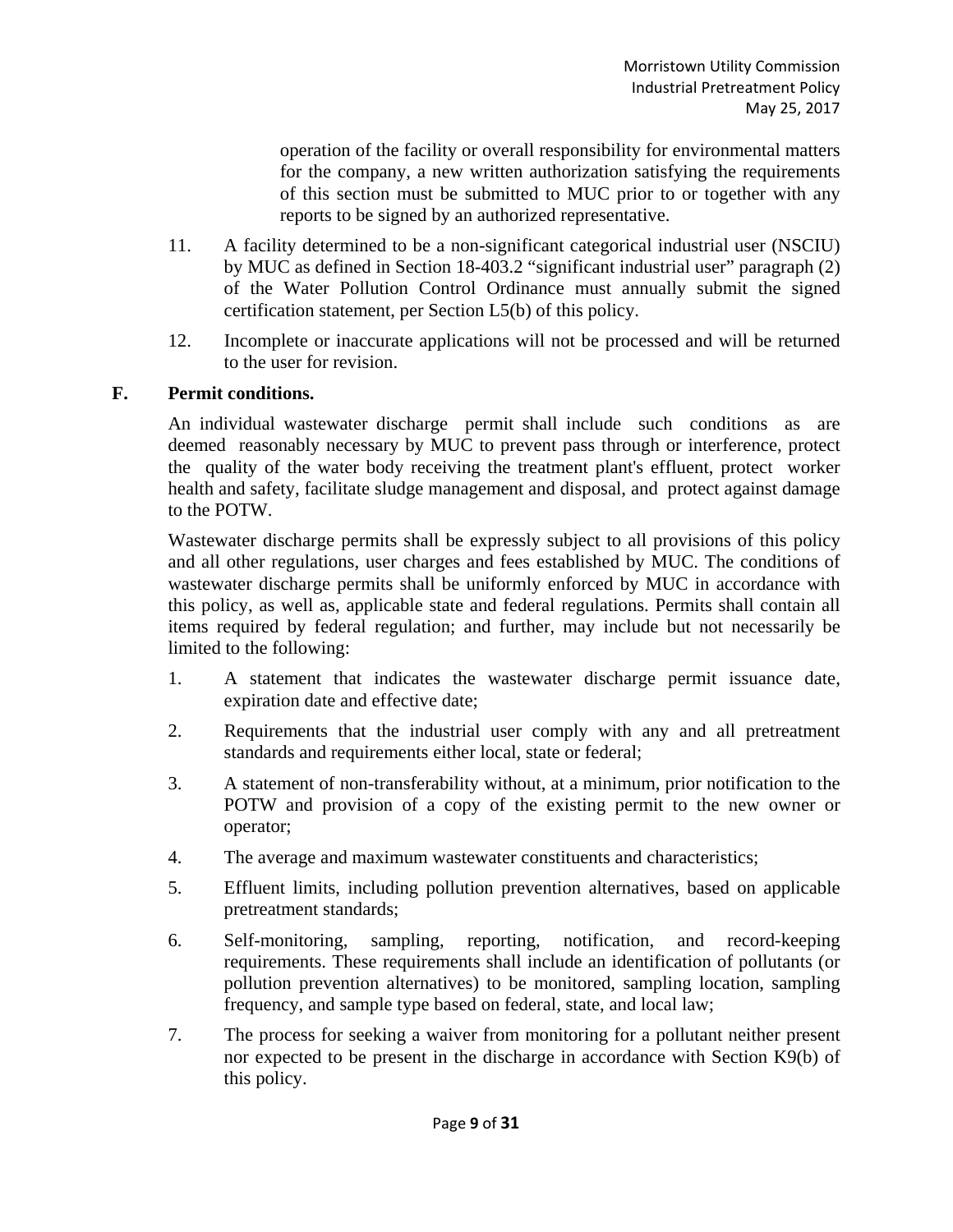- 8. A statement of applicable civil and criminal penalties for violation of pretreatment standards and requirements, and any applicable compliance schedule. Such schedule may not extend the time for compliance beyond that required by applicable federal, state, or local law;
- 9. Requirements to control slug discharge, if determined by MUC to be necessary;
- 10. Any grant of the monitoring waiver by MUC must be included as a condition in the user's permit;
- 11. Limits on the average and/or maximum rate of discharge, time of discharge, and/or requirements for flow regulation and equalization;
- 12. Requirements for installation of inspection and sampling facilities and schedules for said installation;
- 13. Requirements for installation and operation of pretreatment systems or process modifications and schedule for said installations;
- 14. Requirements for the development and implementation of spill control plans or other special conditions including management practices necessary to adequately prevent accidental, unanticipated, or non-routine discharges;
- 15. Requirements for maintaining plant records relating to wastewater discharge as specified by MUC and affording MUC access thereto;
- 16. Requirements that MUC maintain the right to enter onto the premises for inspection of operations including process areas, pretreatment areas, and any such other portions of the premises which may be deemed appropriate by MUC.
- 17. A statement that compliance with the individual wastewater discharge permit does not relieve the permittee of responsibility for compliance with all applicable federal and state pretreatment standards, including those which become effective during the term of the individual wastewater discharge permit; and
- 18. Other conditions as deemed appropriate by MUC to insure compliance with this policy and state and federal pretreatment standards and requirements.

### **G. Permit Duration**

Permits shall be issued for a specified time period, not to exceed five (5) years. A permit may be issued for a period less than a year or may be stated to expire on a specific date. The permittee must apply for a renewal permit not less than 180 days prior to the expiration of his or her valid permit. If the user is not notified by MUC of permit expiration, the permit shall be considered extended for thirty (30) days at a time up to a total of one (1) additional year. The terms and conditions of the permit may be subject to modification and change by MUC during the life of the permit as limitations or requirements as identified hereinbefore are modified and changed. The user shall be informed of any proposed changes in his or her permit at least thirty (30) days prior to the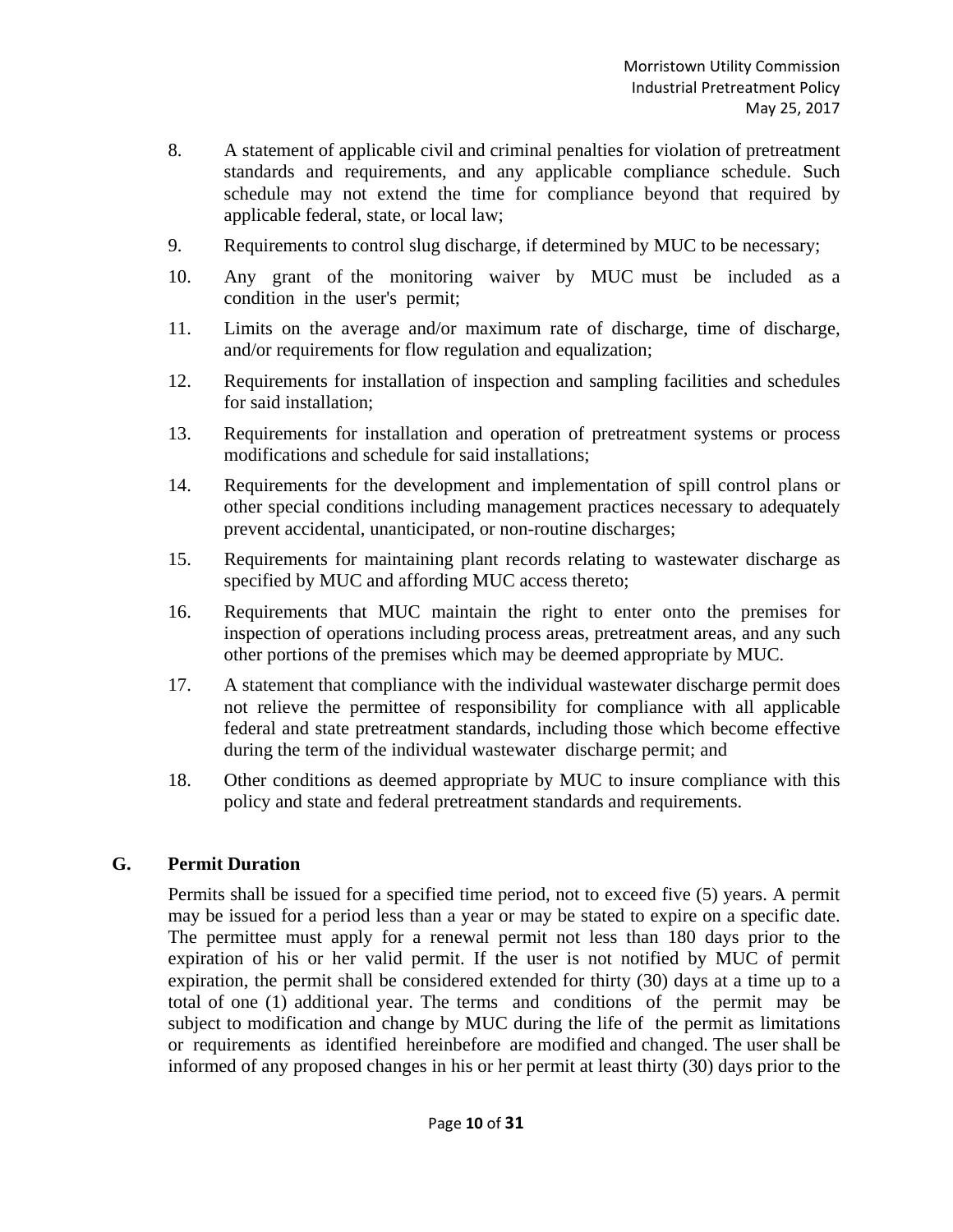effective, date of change. Any changes or new conditions in the permit shall include a reasonable time schedule for compliance.

#### **H. Transfer of a permit.**

Wastewater discharge permits are issued to a specific user for a specific operation. A wastewater discharge permit shall not be reassigned or transferred or sold to a new owner, new user, different premise, or a new or changed operation without written authorization by MUC.

#### **I. Appeals**

Any user may appeal the provisions of the wastewater discharge permit issued to that user within thirty (30) days of the effective date of issuance of the permit. The user must state in writing the specific provision or provisions of the permit that are being appealed, and the specific reason or reasons that the provision or provisions of the permit are inappropriate or inapplicable to the user. MUC will respond in writing to any appeal by a user within thirty (30) days, either modifying the permit or denying the appeal. The original provisions of the permit as issued shall remain in effect during the review period.

#### **J. Revocation of discharge permit**

MUC may revoke an individual wastewater discharge permit for good cause, including, but not limited to, the following reasons:

- 1. Failure to notify MUC of significant changes to the wastewater prior to the changed discharge;
- 2. Failure to provide prior notification to MUC of changed conditions pursuant to this policy;
- 3. Misrepresentation or failure to fully disclose all relevant facts in the wastewater discharge permit application;
- 4. Falsifying self-monitoring reports and certification statements;
- 5. Tampering with monitoring equipment;
- 6. Refusing to allow MUC timely access to the facility premises and records;
- 7. Failure to meet effluent limitations;
- 8. Failure to pay fines;
- 9. Failure to pay sewer charges;
- 10. Failure to meet compliance schedules;
- 11. Failure to complete a wastewater survey or the wastewater discharge permit application;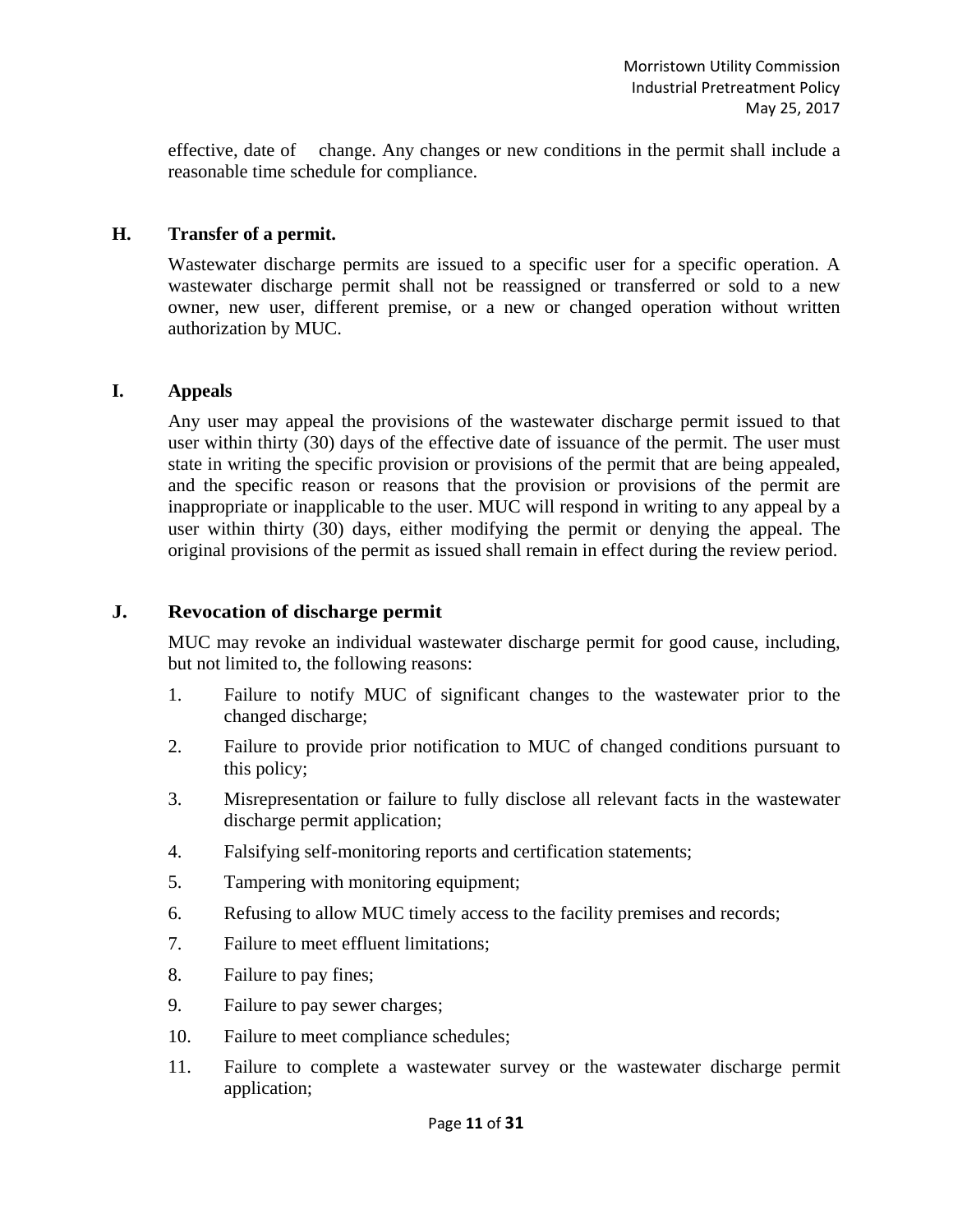- 12. Failure to provide advance notice of the transfer of business ownership of a permitted facility; or
- 13. Violation of any pretreatment standard or requirement, or any terms of the wastewater discharge permit or this policy.

Individual wastewater discharge permits shall be voidable upon cessation of operations or transfer of business ownership. All individual wastewater discharge permits issued to a user are void upon the issuance of a new individual wastewater discharge permit to that user.

#### **K. Reporting requirements.**

1. Baseline monitoring reports.

Within either one hundred eighty (180) days after the effective date of a categorical pretreatment standard, or the final administrative decision on a category determination under Tennessee Rule 1200-4-14-.06(1)(d), whichever is later, existing categorical industrial users currently discharging to or scheduled to discharge to the POTW shall submit to MUC a report which contains the information listed below. At least ninety (90) days prior to commencement of their discharge, new sources, and sources that become categorical industrial users subsequent to the promulgation of an applicable categorical standard, shall submit to MUC a report which contains the information listed below. A new source shall report the method of pretreatment it intends to use to meet applicable categorical standards. A new source also shall give estimates of its anticipated flow and quantity of pollutants to be discharged.

2. Required Submittals.

Users described above shall submit the information set forth below.

- (a) All information required in the policy as if it were a new discharge.
- (b) The user shall have a minimum of one (1) representative sample taken to compile that data necessary to comply with the requirements of this paragraph.
- (c) Samples should be taken immediately downstream from pretreatment facilities if such exist or immediately downstream from the regulated process if no pretreatment exists. If other wastewaters are mixed with the regulated wastewater prior to pretreatment the user should measure the flows and concentrations necessary to allow use of the combined wastestream formula in Tennessee Rule 1200-4-14-.06(5) to evaluate compliance with the pretreatment standards.
- (d) Where an alternate concentration or mass limit has been calculated in accordance with Tennessee Rule 1200-4-14-.06(5), this adjusted limit along with supporting data shall be submitted to MUC;
- 3. Sampling and analysis.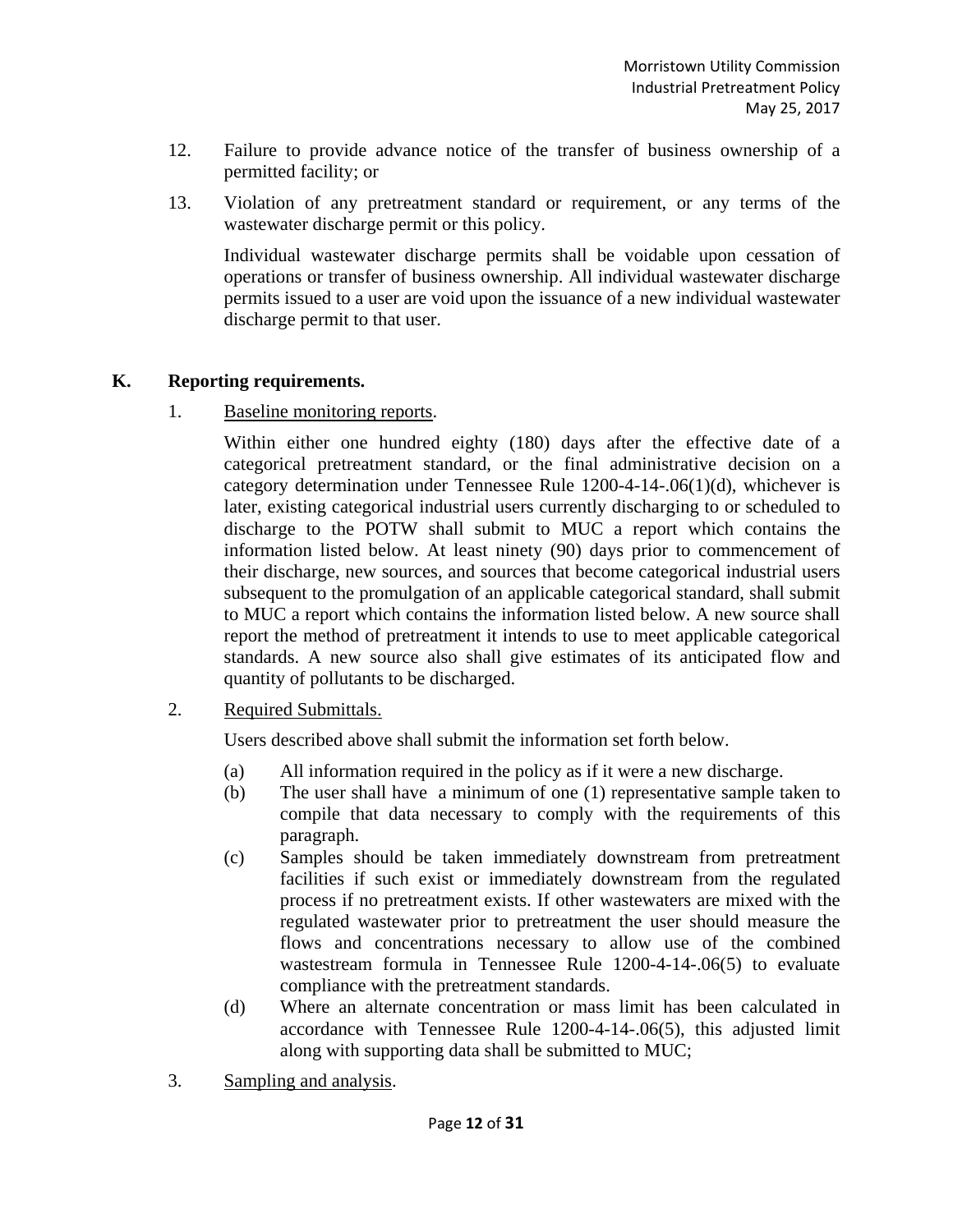All required sampling and analysis shall be performed in accordance with this policy. MUC shall be responsible for conducting the required sampling and analysis and shall be reimbursed by the Industrial User for the cost of these efforts. Such costs will be included as an additional sewer use fee billed through the appropriate water utility.

- (a) MUC may allow the submission of a baseline report which utilizes only historical data so long as the data provides information sufficient to determine the need for industrial pretreatment measures;
- (b) The baseline report shall indicate the time, date and place of sampling and methods of analysis, and shall certify that such sampling and analysis is representative of normal work cycles and expected pollutant discharges to the POTW.
- 4. Compliance certification.

A statement, reviewed by the user's authorized representative as defined in this policy and certified by a qualified professional, indicating whether pretreatment standards are being met on a consistent basis, and, if not, whether additional operation and maintenance (O&M) and/or additional pretreatment is required to meet the pretreatment standards and requirements.

5. Compliance schedule.

If additional pretreatment and/or O&M will be required to meet the pretreatment standards, the shortest schedule by which the user will provide such additional pretreatment and/or O&M must be provided. The completion date in this schedule shall not be later than the compliance date established for the applicable pretreatment standard. A compliance schedule pursuant to this section must meet the requirements set out in this policy.

6. Signature and report certification.

All baseline monitoring reports must be certified and signed by the authorized representative in accordance with Section L5 of this policy.

7. Compliance schedule progress reports.

The following conditions shall apply to the compliance schedule required by this policy:

- (a) The schedule shall contain progress increments in the form of dates for the commencement and completion of major events leading to the construction and operation of additional pretreatment required for the user to meet the applicable pretreatment standards (such events include, but are not limited to, hiring an engineer, completing preliminary and final plans, executing contracts for major components, commencing and completing construction, and beginning and conducting routine operation);
- (b) No increment referred to above shall exceed nine (9) months;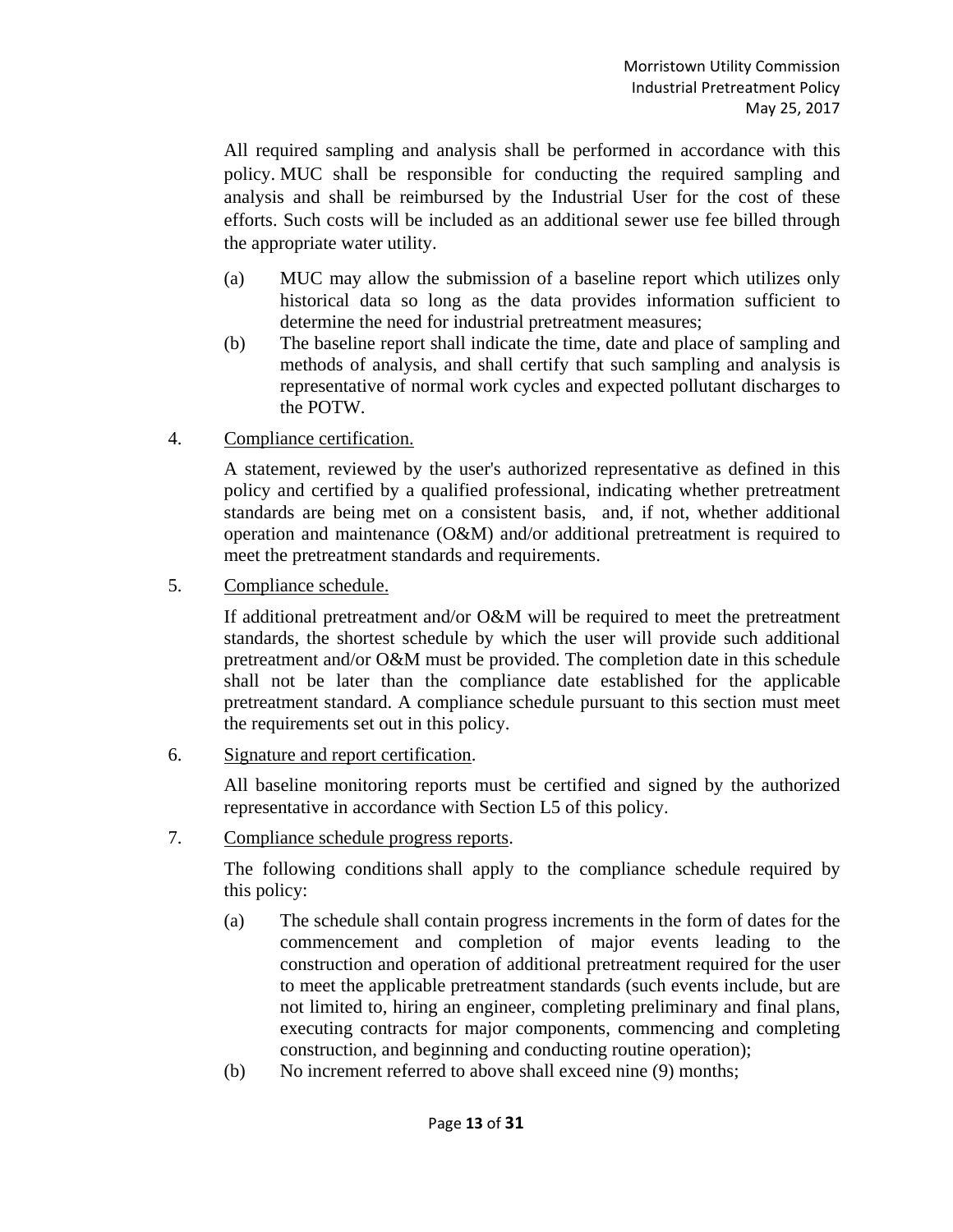- (c) The user shall submit a progress report to MUC no later than fourteen (14) days following each date in the schedule and the final date of compliance including, as a minimum, whether or not it complied with the increment of progress, the reason for any delay, and, if appropriate, the steps being taken by the user to return to the established schedule; and
- (d) In no event shall more than nine (9) months elapse between such progress reports to MUC.
- 8. Reports on compliance with categorical pretreatment standard deadline.

Within ninety (90) days following the date for final compliance with applicable categorical pretreatment standards, or in the case of a new source following commencement of the introduction of wastewater into the POTW, any user subject to such pretreatment standards and requirements shall submit to MUC a report containing the information described in this policy. For users subject to equivalent mass or concentration limits established in accordance with this policy, this report shall contain a reasonable measure of the user's long-term production rate. For all other users subject to categorical pretreatment standards expressed in terms of allowable pollutant discharge per unit of production (or other measure of operation), this report shall include the user's actual production during the appropriate sampling period. All compliance reports must be signed and certified in accordance with Section L5 of this policy.

- 9. Periodic compliance reports.
	- (a) All permitted significant industrial users must, at a frequency determined by MUC, submit no less than semiannually per year (unless otherwise specified), reports indicating the nature, concentration of pollutants in the discharge which are limited by pretreatment standards and the measured or estimated average and maximum daily flows for the reporting period. In cases where the pretreatment standard requires compliance with a pollution prevention alternative, the user must submit documentation required by MUC or the pretreatment standard necessary to determine the compliance status of the user.
	- (b) MUC may authorize an industrial user subject to a categorical pretreatment standard to forego sampling of a pollutant regulated by a categorical pretreatment standard if the industrial user has demonstrated through sampling and other technical factors that the pollutant is neither present nor expected to be present in the discharge, or is present only at background levels from intake water and without any increase in the pollutant due to activities of the industrial user [see Tennessee Rule 1200- 4-14-.12(5)(b)]. This authorization is subject to the following conditions:
		- i. The waiver may be authorized where a pollutant is determined to be present solely due to sanitary wastewater discharged from the facility provided that the sanitary wastewater is not regulated by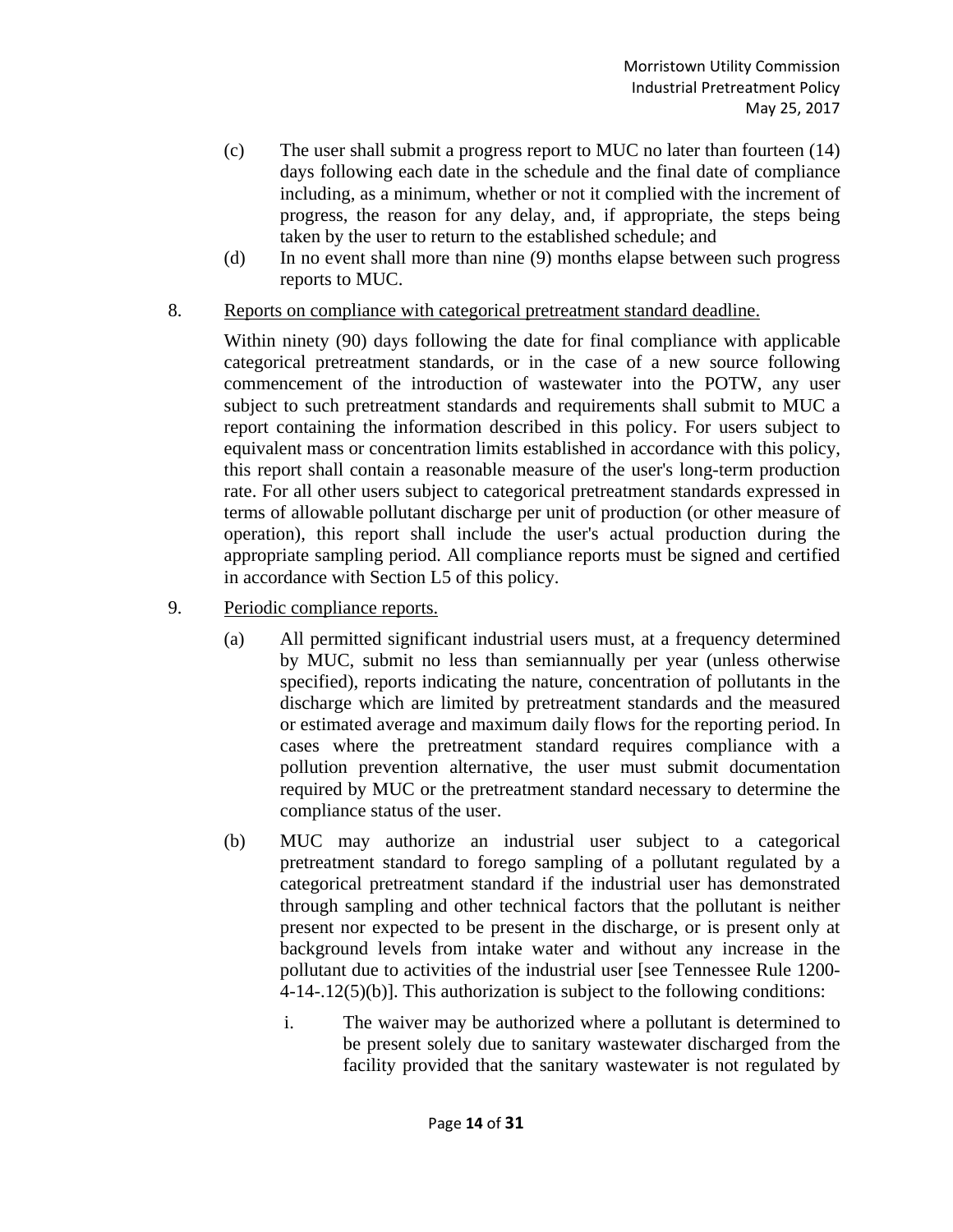an applicable categorical standard and otherwise includes no process wastewater.

- ii. The monitoring waiver is valid only for the duration of the effective period of the individual wastewater discharge permit, but in no case longer than five (5) years. The user must submit a new request for the waiver before the waiver can be granted for each subsequent individual wastewater discharge permit.
- iii. In making a demonstration that a pollutant is not present, the industrial user must provide data from at least one (1) sampling of the facility's process wastewater prior to any treatment present at the facility that is representative of all wastewater from all processes.
- iv. The request for a monitoring waiver must be signed in accordance with this policy, and include a certification statement (per Section  $L5(c)$  of this policy.)
- v. Non-detectable sample results may be used only as a demonstration that a pollutant is not present if the EPA approved method from 40 CFR part 136 with the lowest minimum detection level for that pollutant was used in the analysis.
- vi. Any grant of the monitoring waiver by MUC must be included as a condition in the user's permit. The reasons supporting the waiver and any information submitted by the user in its request for the waiver will be maintained by MUC for three (3) years after expiration of the waiver.
- vii. Upon approval of the monitoring waiver and revision of the user's permit by MUC, the industrial user must certify on each report with the statement below, that there has been no increase in the pollutant in its wastestream due to activities of the industrial user.
- viii. In the event that a waived pollutant is found to be present or is expected to be present because of changes that occur in the user's operations, the user must immediately comply with the monitoring requirements of this policy or other more frequent monitoring requirements imposed by MUC.
	- ix. This provision does not supersede certification processes and requirements established in categorical pretreatment standards, except as otherwise specified in the categorical pretreatment standard.
- (c) All periodic compliance reports must be signed and certified in accordance with Section L5 of this policy.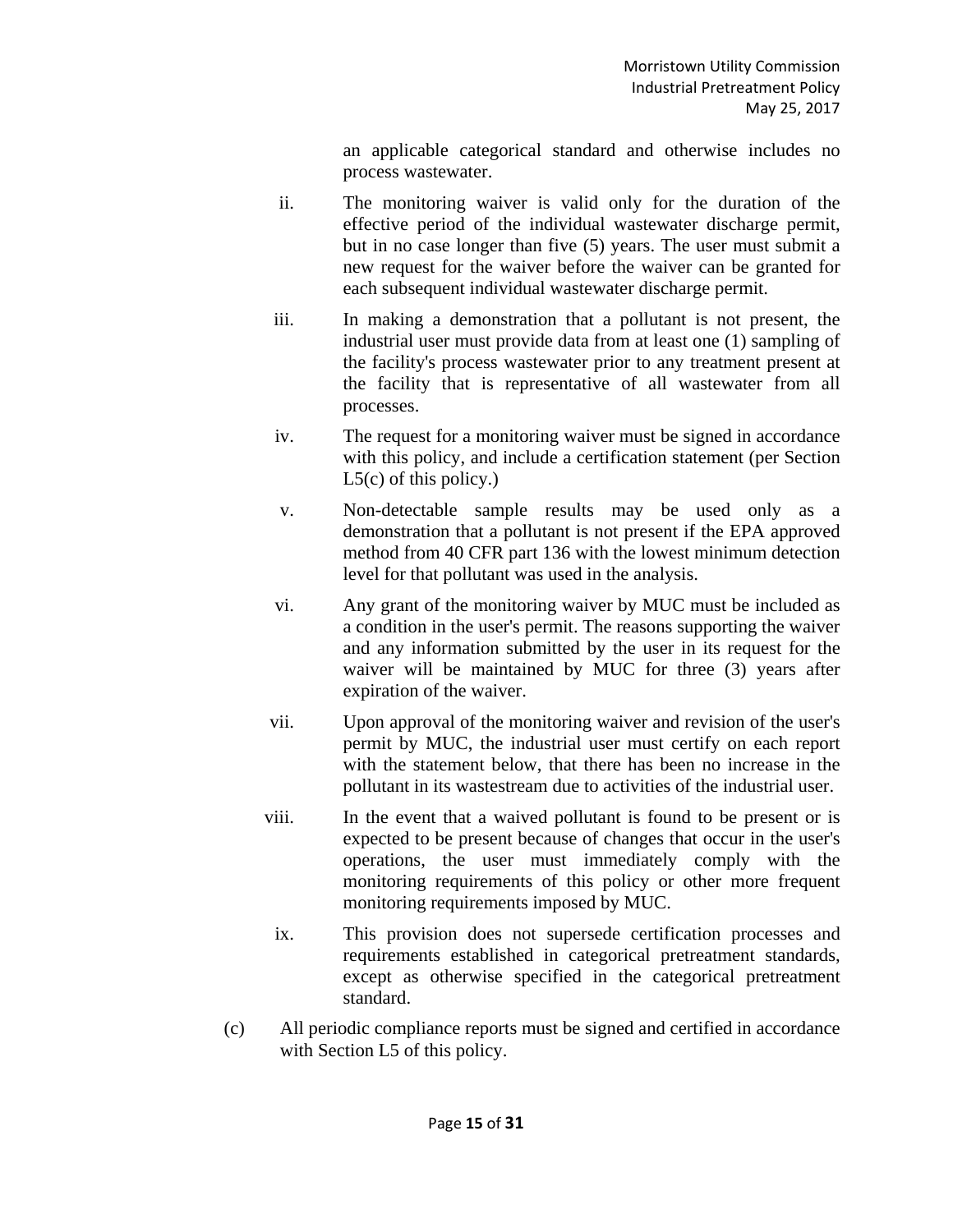(d) All wastewater samples must be representative of the user's discharge. Wastewater monitoring and flow measurement facilities shall be properly operated, kept clean, and maintained in good working order at all times . The failure of a user to keep its monitoring facility in good working order shall not be grounds for the user to claim that sample results are unrepresentative of its discharge.

#### 10. Additional Sampling.

If a user subject to the reporting requirement in this section monitors any regulated pollutant at the appropriate sampling location more frequently than required, the results of this monitoring shall be included in the report.

#### 11. Reports of changed conditions.

Each user must notify MUC of any significant changes to the user's operations or system which might alter the nature, quality, or volume of its wastewater at least sixty (60) days before the change.

- (a) MUC may require the user to submit such information as may be deemed necessary to evaluate the changed condition, including the submission of a wastewater discharge permit application.
- (b) MUC may issue an individual wastewater discharge permit, or modify an existing wastewater discharge permit in response to changed conditions or anticipated changed conditions.
- 12. Reports of potential problems.
	- (a) In the case of any discharge, including, but not limited to, bypass of treatment/treatment upset, accidental discharges, discharges of a nonroutine, episodic nature, a non-customary batch discharge, a slug discharge or slug load, that might cause potential problems for the POTW, the user shall immediately telephone and notify MUC of the incident. This notification shall include the location of the discharge, type of waste, concentration and volume, if known, and corrective actions taken by the user.
	- (b) Within five (5) days following such discharge, the user shall, unless waived by MUC, submit a detailed written report describing the cause(s) of the discharge and the measures to be taken by the user to prevent similar future occurrences. Such notification shall not relieve the user of any expense, loss, damage, or other liability which might be incurred as a result of damage to the POTW, natural resources, or any other damage to person or property; nor shall such notification relieve the user of any fines, penalties, or other liability which may be imposed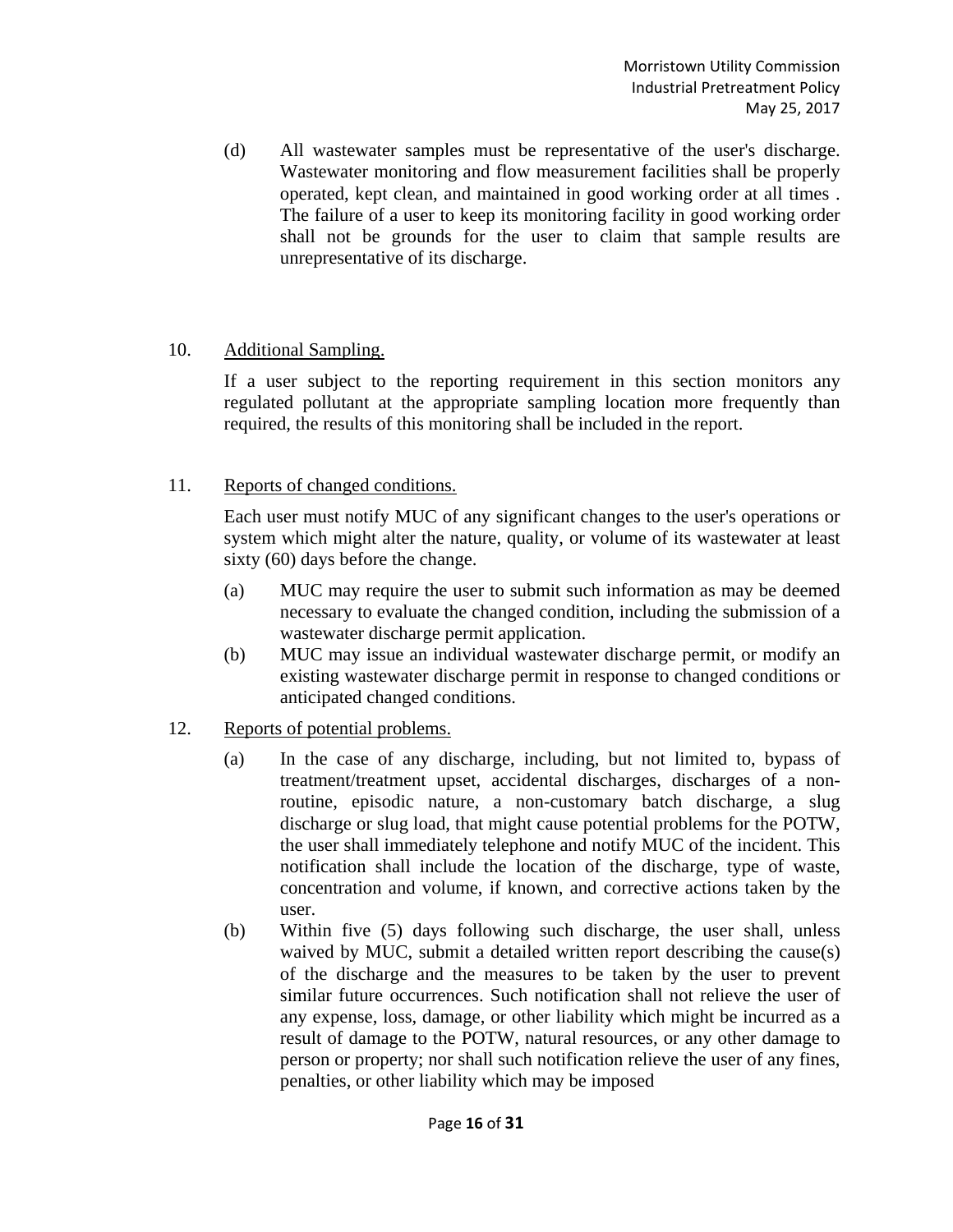- (c) A notice shall be permanently posted on the user's bulletin board or other prominent place advising employees who to call in the event of a discharge described in paragraph (a), above. Employers shall ensure that all employees, who could cause such a discharge to occur, are advised of the emergency notification procedure.
- 13. Notification Requirement.

Significant industrial users are required to notify MUC immediately of any changes at its facility affecting the potential for a slug discharge

# **L. Wastewater sampling and analysis.**

- 1. Analytical requirements. All pollutant analyses, including sampling techniques, to be submitted as part of a wastewater discharge permit application or report shall be performed in accordance with the techniques prescribed in 40 CFR part 136 and amendments thereto, unless otherwise specified in an applicable categorical pretreatment standard. If 40 CFR part 136 does not contain sampling or analytical techniques for the pollutant in question, or where the EPA determines that the part 136 sampling and analytical techniques are inappropriate for the pollutant in question, sampling and analyses shall be performed by using validated analytical methods or any other applicable sampling and analytical procedures, including procedures suggested and/or used by MUC or other parties approved by EPA.
- 2. Sample collection. Samples collected to satisfy reporting requirements must be based on data obtained through appropriate sampling and analysis performed during the period covered by the report, based on data that is representative of conditions occurring during the reporting period:
	- (a) Except as indicated below, samples must be collected using twenty-four (24) hour flow-proportional composite sampling techniques, unless timeproportional composite sampling or grab sampling is authorized by MUC. Where time-proportional composite sampling or grab sampling is authorized, the samples must be representative of the discharge. Using protocols (including appropriate preservation) specified in 40 CFR part 136 and appropriate EPA guidance, multiple grab samples collected during a twenty-four (24) hour period may be composited prior to the analysis as follows: for cyanide, total phenols, and sulfides, the samples may be composited in the laboratory or in the field; for volatile organics and oil and grease, the samples may be composited in the laboratory. Composite samples for other parameters unaffected by the compositing procedures as documented in approved EPA methodologies may be authorized by MUC, as appropriate. In addition, grab samples may be required to show compliance with instantaneous limits.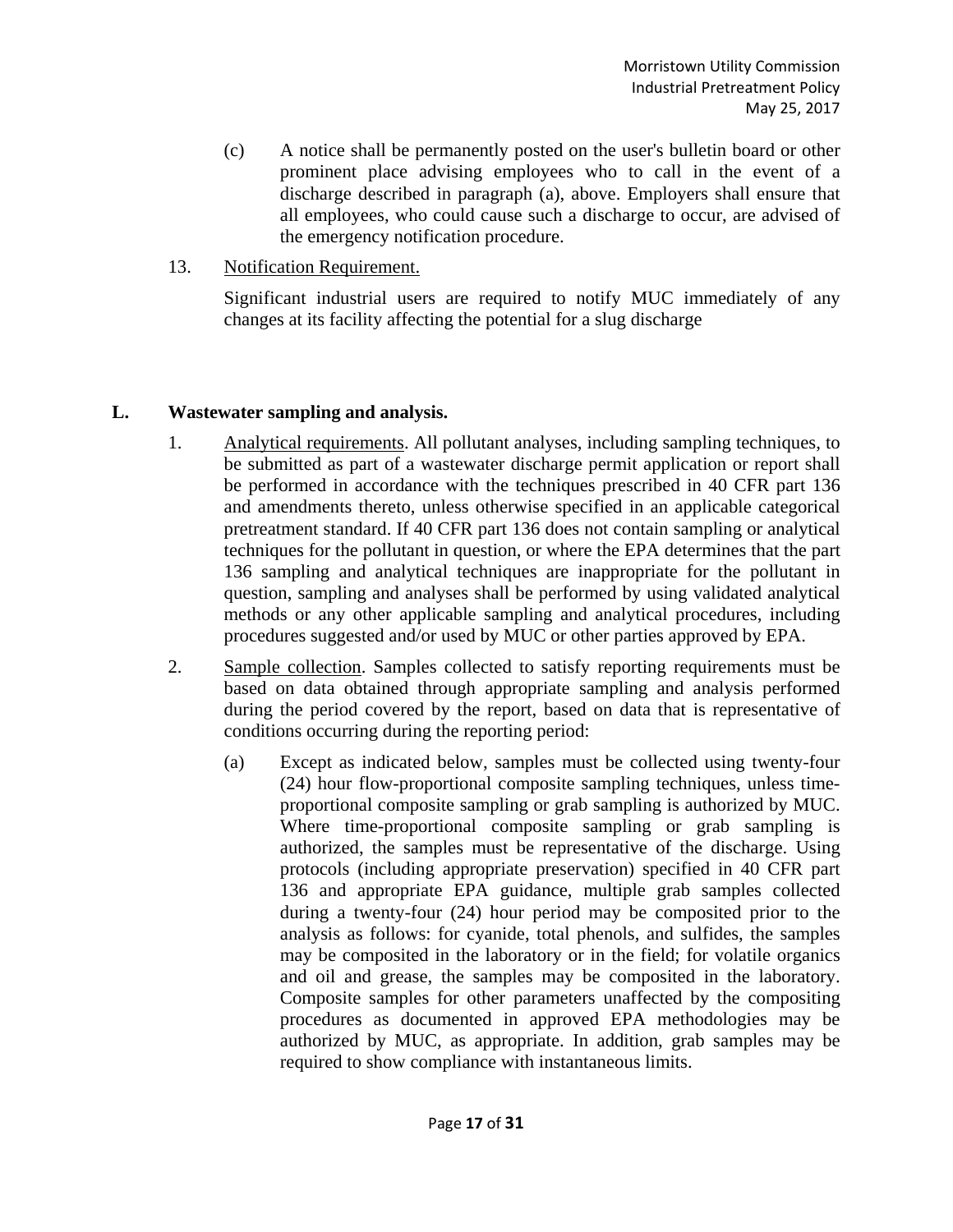- (b) Samples for oil and grease, temperature, pH, cyanide, total phenols, sulfides, and volatile organic compounds must be obtained using grab collection techniques.
- (c) For sampling required in support of baseline monitoring and ninety (90) day compliance reports, a minimum of four (4) grab samples must be used for pH, cyanide, total phenols, oil and grease, sulfide and volatile organic compounds for facilities for which historical sampling data do not exist; for facilities for which historical sampling data are available, MUC may authorize a lower minimum. For the required reports, MUC will collect the number of grab samples necessary to assess and assure compliance with applicable pretreatment standards and requirements.
- 3. Control manhole. Unless otherwise exempted in writing by MUC, the owner of any property serviced by a building sewer carrying industrial wastes shall install a suitable control manhole together with such necessary meters and other appurtenances in the building sewer to facilitate observation, sampling and measurement of the wastes. Such manhole shall be accessible and safely located, and shall be constructed in accordance with plans approved by MUC. The manhole shall be installed by the user at its expense, and shall be maintained by the user so as to be safe and accessible at all times. MUC shall have access and use of the control manhole as may be required for their monitoring of the industrial discharge.
- 4. Recordkeeping. Users shall retain, and make available for inspection and copying by MUC, State and/or Federal authorities, all records of information obtained pursuant to any required monitoring activities, and any additional records of information obtained pursuant to monitoring activities undertaken by the user independent of such requirements. Records shall include the date, exact place, method, and time of sampling, and the name of the person(s) taking the samples; the dates analyses were performed; who performed the analyses; the analytical techniques or methods used; and the results of such analyses. These records shall remain available for a period of at least three (3) years. This period shall be automatically extended for the duration of any litigation concerning the user or MUC, or where the user has been specifically notified of a longer retention period by MUC, State and /or Federal authorities.
- 5. Certification statements.
	- (a) Certification of permit applications, user reports and initial monitoring waiver. The following certification statement is required to be signed and submitted by users submitting permit applications, baseline monitoring reports, compliance with the categorical pretreatment standard deadlines, periodic compliance reports, and an initial request to forego sampling of a pollutant. The following certification statement must be signed by an authorized representative as defined: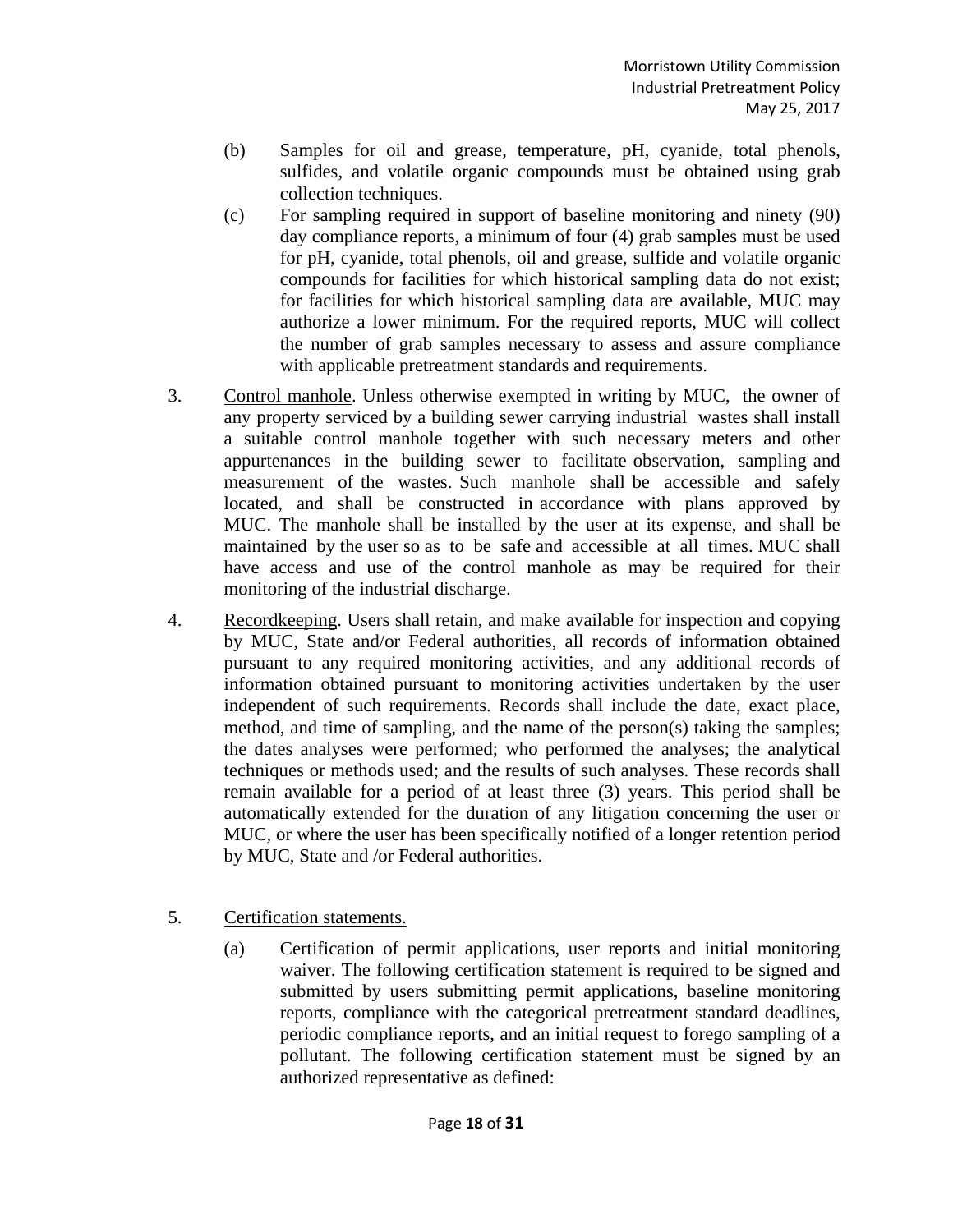*"I certify under penalty of law that this document and all attachments were prepared under my direction or supervision in accordance with a system designed to assure that qualified personnel properly gather and evaluate the information submitted. Based on my inquiry of the person or persons who manage the system, or those persons directly responsible for gathering the information, the information submitted is, to the best of my knowledge and belief, true, accurate, and complete. I am aware that there are significant penalties for submitting false information, including the possibility of fine and imprisonment for knowing violations."* 

(b) Annual certification for non-significant categorical industrial users (NSCIU) as defined in Section E(11) of this policy and the Water Pollution Control Ordinance. A facility determined to be a non-significant categorical industrial user must annually submit the following certification statement signed in accordance with the signatory requirements in this policy. This certification must accompany an alternative report required by MUC:

> *"Based on my inquiry of the person or persons directly responsible for managing compliance with the categorical Pretreatment Standards under 40 CFR , I certify that, to the best of my knowledge and belief that during the period from\_\_\_\_\_\_\_\_\_\_, to \_\_\_\_\_\_\_\_\_\_[month, day, year]:*

> *(1) The facility described as [facility name] met the definition of a Non-Significant Categorical Industrial User;*

> *(2) The facility complied with all applicable Pretreatment Standards and requirements during this reporting period; and*

> *(3) The facility never discharged more than 100 gallons of total categorical wastewater on any given day during this reporting period.*

> *This compliance certification is based on the following information:*

*\_\_\_\_\_\_\_\_\_\_\_\_\_\_\_\_\_\_\_\_\_\_\_\_\_\_\_\_\_\_\_\_\_\_\_\_\_\_\_\_\_\_\_\_\_\_\_\_\_\_\_*

*\_\_\_\_\_\_\_\_\_\_\_\_\_\_\_\_\_\_\_\_\_\_\_\_\_\_\_\_\_\_\_\_\_\_\_\_\_\_\_\_\_\_\_\_\_\_\_\_\_\_\_*

*\_\_\_\_\_\_\_\_\_\_\_"*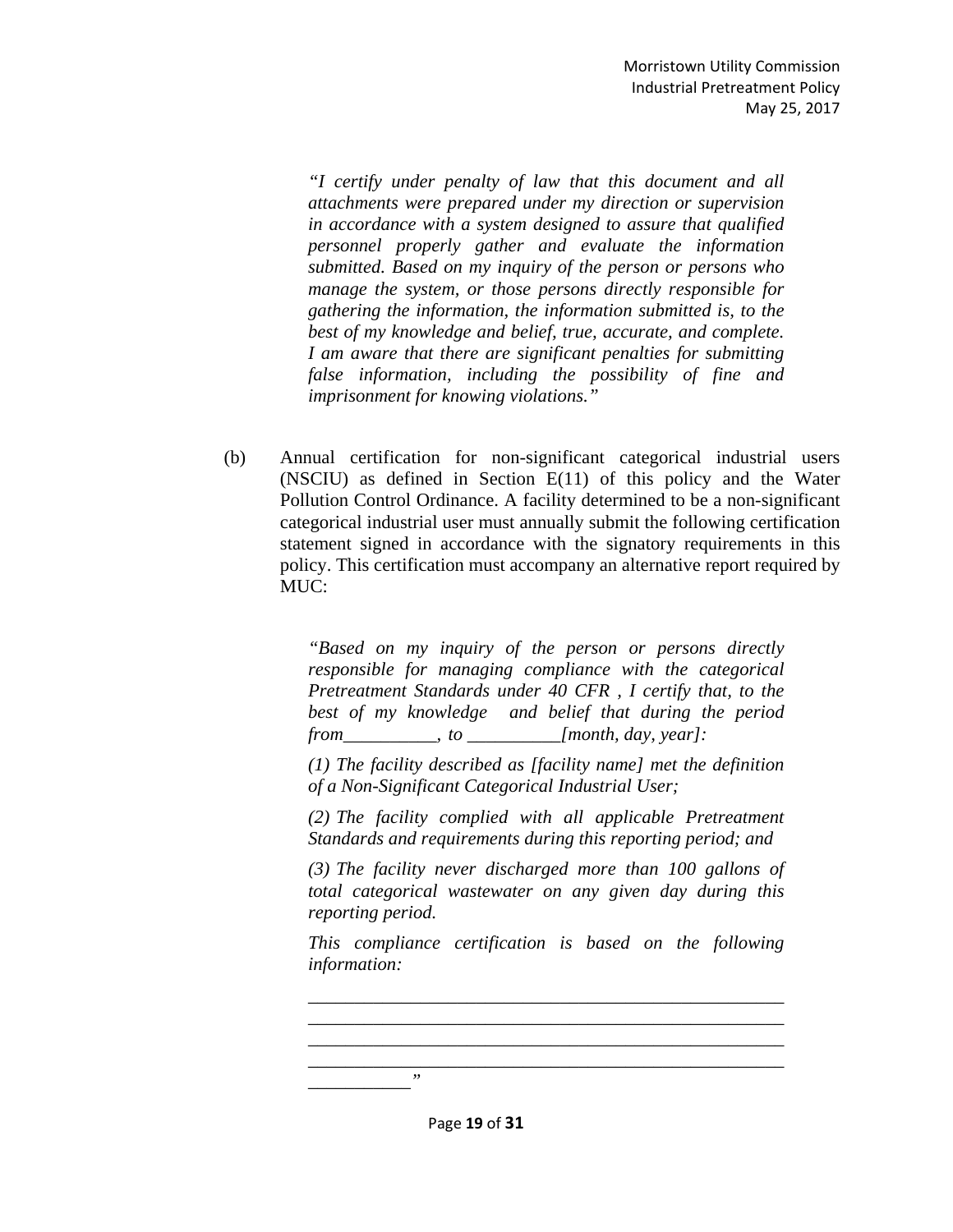(c) Certification of pollutants not present. Users that have an approved monitoring waiver must certify on each report with the following statement that there has been no increase in the pollutant in its waste stream due to activities of the user. The certification must be signed by the authorized representative as defined in this policy.

> *"Based on my inquiry of the person or persons directly responsible for managing compliance with the Pretreatment Standard for 40 CFR [specify applicable National Pretreatment Standard part(s)], I certify that, to the best of my knowledge and belief, there has been no increase in the level of [list pollutant(s)] in the wastewaters due to the activities at the facility since filing of the last periodic report"*

### **M. Compliance monitoring.**

- 1. Monitoring programs.
	- (a) The monitoring program shall require the discharger to engage MUC to conduct a sampling and analysis program of a frequency and type specified by MUC to demonstrate compliance with prescribed wastewater discharge limits. All costs incurred by MUC for collection, analysis and reporting shall be reimbursed through the utility bill for that customer.
	- (b) In the event that MUC suspects that a violation of any part of this policy or of the user's wastewater discharge permit is occurring, it may take additional samples for the purpose of monitoring the discharge. Should this monitoring verify that a violation is occurring, the costs of the monitoring and associated laboratory fees will be borne by the discharger. Should no violation be found, the costs will be at the expense of MUC.
	- (c) Notice of violation/repeat sampling and reporting. If sampling performed by MUC indicates a violation, the user will be notified by MUC within twenty-four (24) hours of MUC becoming aware of the violation.
	- (d) The user may choose to split any sample(s) taken by MUC for the purposes of performing parallel analyses using a laboratory of their choice. All split sampling will be done at the sole cost of the user using the users chosen lab. Adequate notice shall be given to MUC of the users desire to split samples.
- 2. Right of entry: inspection and sampling. MUC, State and/or Federal authorities, shall have the right to enter the premises of any user to determine whether the user is complying with all requirements of this ordinance and any individual wastewater discharge permit or order issued hereunder. Users shall allow ready access to all parts of the premises for the purposes of inspection, sampling, records examination and copying, and the performance of any additional duties.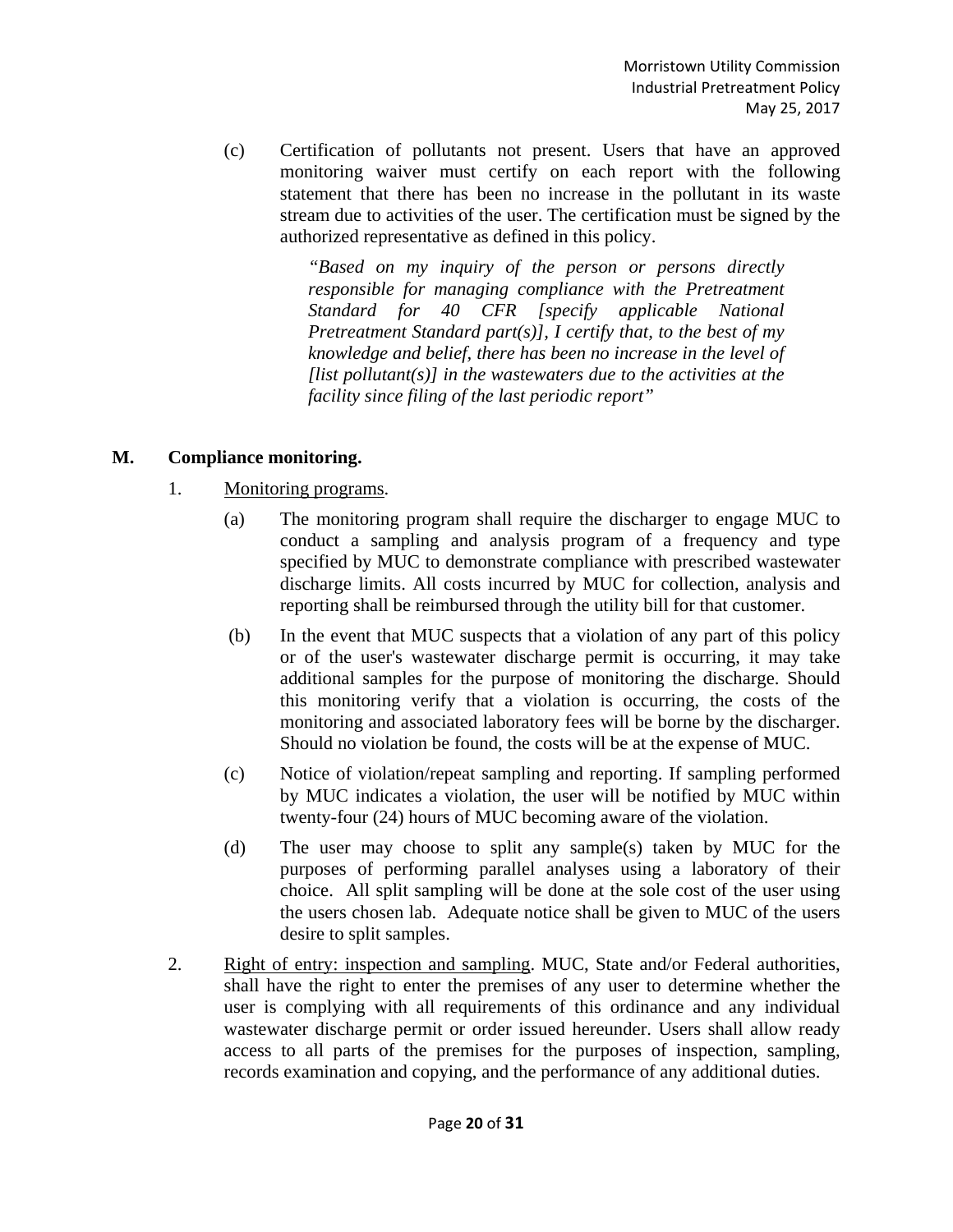- (a) Where a user has security measures in force which require proper identification and clearance before entry into its premises, the user shall make necessary arrangements with its security guards so that, upon presentation of suitable identification, MUC. State, and/or Federal authorities shall be permitted to enter without delay for the purposes of performing specific responsibilities.
- (b) MUC shall have the right to set up on the user's property, or require installation of, such devices as are necessary to conduct sampling and/or metering of the user's operations.
- (c) MUC may require the user to install monitoring equipment as necessary. The facility's sampling and monitoring equipment shall be maintained at all times in a safe and proper operating condition by the user at its own expense. All devices used to measure wastewater flow and quality shall be calibrated quarterly to ensure their accuracy. Additionally, all devices shall be calibrated by an independent third party annually.
- (d) Any temporary or permanent obstruction to safe and easy access to the facility to be inspected and/or sampled shall be promptly removed by the user at the written or verbal request of MUC and shall not be replaced. The costs of clearing such access shall be borne by the user.
- (e) Unreasonable delays in allowing access to the user's premises shall be a violation of this policy and applicable State and/or Federal regulations.
- 3. Search warrants If MUC has been refused access to a building, structure, or property, or any part thereof, and is able to demonstrate probable cause to believe that there may be a violation of this policy, or that there is a need to inspect and/or sample as part of a routine inspection and sampling program of MUC designed to verify compliance with this policy or any permit or order issued hereunder, or to protect the overall public health, safety and welfare of the community, MUC may seek issuance of a search warrant from the appropriate court having jurisdiction.
- 4. Confidential information Information and data on a user obtained from reports, surveys, wastewater discharge permit applications, individual wastewater discharge permits, and monitoring programs, and from MUC' inspection and sampling activities, shall be available to the public without restriction, unless the user specifically requests, and is able to demonstrate to the satisfaction of MUC, that the release of such information would divulge information, processes, or methods of production entitled to protection as trade secrets under applicable state law. Any such request must be asserted at the time of submission of the information or data. When requested and demonstrated by the user furnishing a report that such information should be held confidential, the portions of a report which might disclose trade secrets or secret processes shall not be made available for inspection by the public, but shall be made available immediately upon request to governmental agencies for uses related to the NPDES program or pretreatment program, and in enforcement proceedings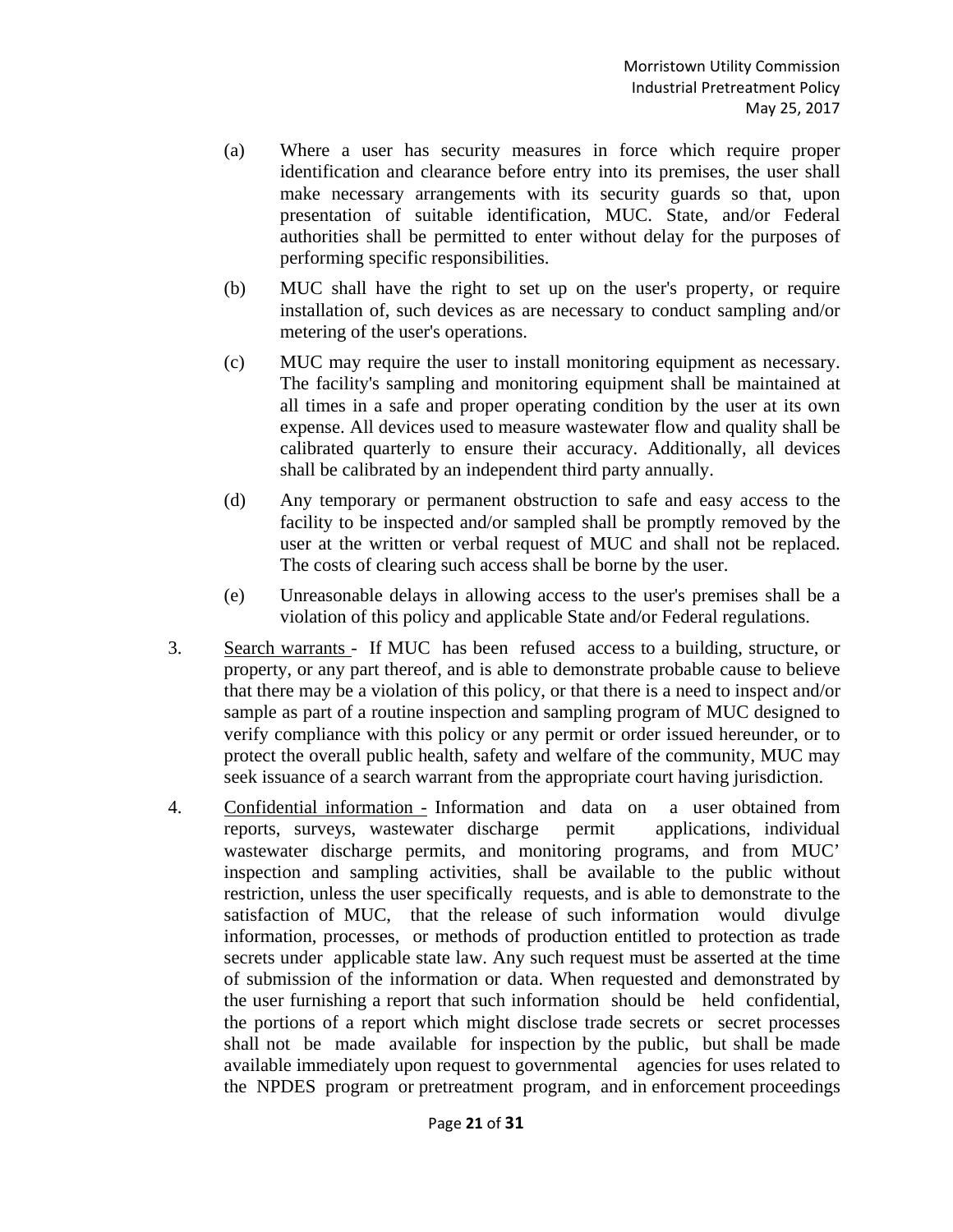involving the person furnishing the report. Wastewater constituents and characteristics and other effluent data, as defined at 40 CFR 2.302 shall not be recognized as confidential information and shall be available to the public without restriction.

- 5. Publication of users in significant noncompliance MUC shall publish annually, in a newspaper of general circulation that provides meaningful public notice within the jurisdictions served by the POTW, a list of the users which, at any time during the previous twelve (12) months, were in significant noncompliance with applicable pretreatment standards and requirements. The term significant noncompliance shall be applicable to all significant industrial users (or any other industrial user that violates paragraphs (c), (d) or (h) of this section) if its violation meets one or more of the following criteria:
	- (a) Chronic violations of wastewater discharge limits, defined here as those in which sixty-six percent (66%) or more of all the measurements taken for the same pollutant parameter taken during a six (6) month period exceed (by any magnitude) a numeric pretreatment standard or requirement, including instantaneous limits;
	- (b) Technical Review Criteria (TRC) violations, defined here as those in which thirty-three percent (33%) or more of wastewater measurements taken for each pollutant parameter during a six (6) month period equals or exceeds the product of the numeric pretreatment standard or requirement including instantaneous limits, multiplied by the applicable criteria (1.4 for BOD, TSS, fats, oils and grease, and 1.2 for all other pollutants except pH);
	- (c) Any other violation of a pretreatment standard or requirement as defined herein (daily maximum, long-term average, instantaneous limit, or narrative standard) that MUC determines has caused, alone or in combination with other discharges, interference or pass through, including endangering the health of POTW personnel or the general public;
	- (d) Any discharge of a pollutant that has caused imminent endangerment to the public or to the environment, or has resulted in MUC's exercise of its emergency authority to halt or prevent such a discharge;
	- (e) Failure to meet, within ninety (90) days of the scheduled date, a compliance schedule milestone contained in an individual wastewater discharge permit or enforcement order for starting construction, completing construction, or attaining final compliance;
	- (f) Failure to provide within forty-five (45) days after the due date, any required reports, including baseline monitoring reports , reports on compliance with categorical pretreatment standard deadlines, periodic self-monitoring reports, and reports on compliance with compliance schedules;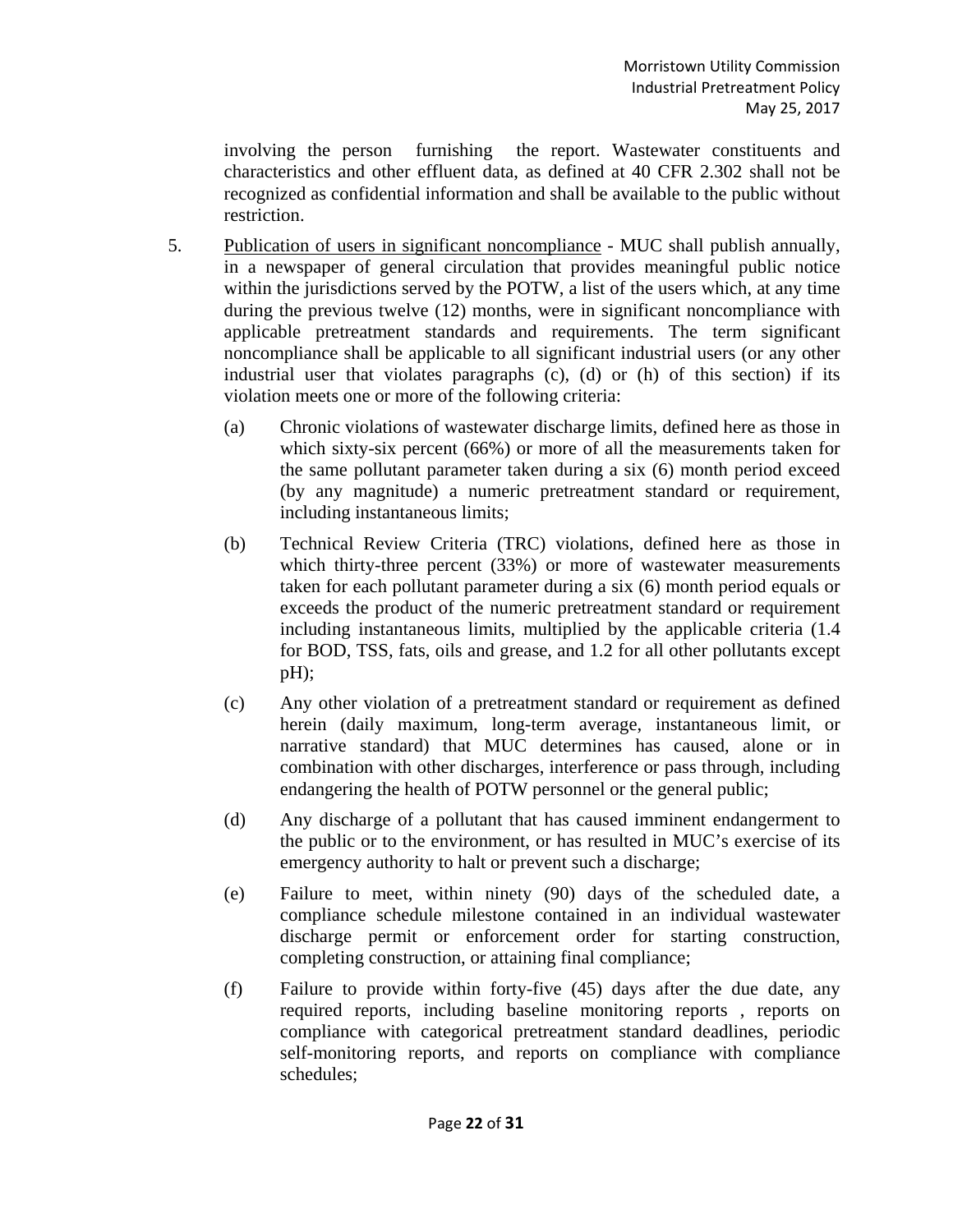- (g) Failure to accurately report noncompliance; or
- (h) Any other violation(s), which may include a violation of pollution prevention alternatives, which MUC determines will adversely affect the operation or implementation of the local pretreatment program.
- 6. Enforcement procedures.
	- (a) Administrative enforcement remedies:
		- i. Notification of violation. Whenever MUC finds that any user has violated or is violating this policy, or a wastewater permit or order issued hereunder , MUC may serve upon said user written Notice Of the Violation (NOV). If required in the NOV, a written explanation of the violation and a plan for the satisfactory correction and prevention thereof, to include specific required actions, shall be submitted to MUC within the time frame specified, not to exceed thirty (30) days. Submission of this plan in no way relieves the user of liability for any violations occurring before or after receipt of the notice of violation. Nothing in this section shall limit the authority of MUC to take any action, including emergency actions or any other enforcement action, without first issuing a notice of violation.
		- ii. Consent orders. MUC is empowered by the City Water Pollution Control Ordinance to enter into consent orders, assurances of voluntary compliance, or other similar documents establishing an agreement with a user responsible for the noncompliance. Such orders will include specific action to be taken by the user to correct the noncompliance within a time period also specified by the order. Provided the ordered time frames are met by the user, MUC may elect to not consider further violations of the original citation to be reason for escalated enforcement. Consent orders shall have the same force and effect as compliance orders issued pursuant to §  $6(a)(iv)$  below.
		- iii. Show cause hearing. MUC may order any user who is in violation of or causes or contributes to violation of this policy or wastewater permit or order issued hereunder, to show cause why a proposed enforcement action should not be taken. Notice shall be served on the user specifying the time and place for the meeting, the proposed enforcement action and the reasons for such action, and a request that the user show cause why this proposed enforcement action should not be taken. The notice of the meeting shall be served personally or by registered or certified mail (return receipt requested). Ten (10) days prior notice shall be given, if practical. Such notice may be served on any principal executive, general partner, corporate officer, site manager, or other person listed in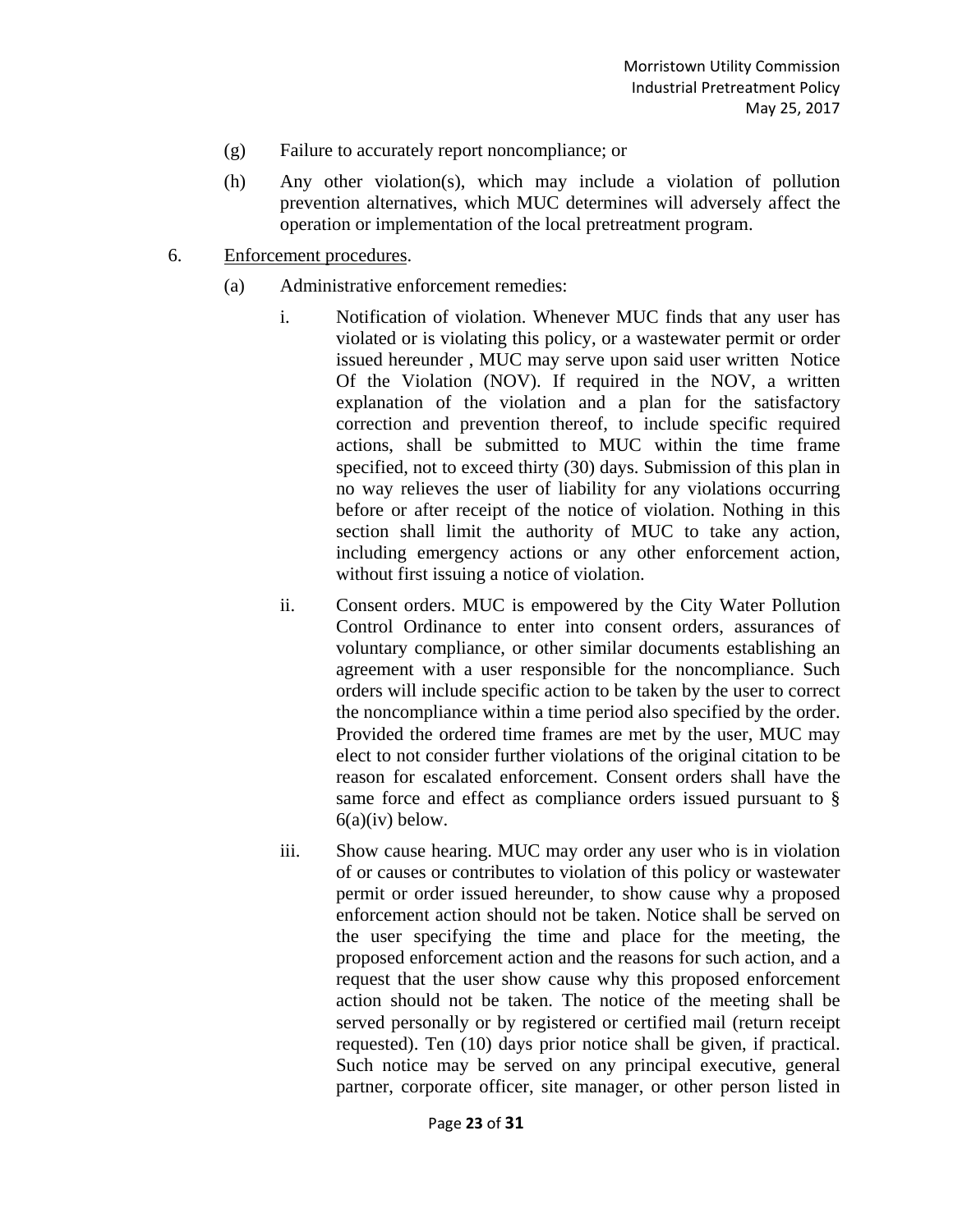pretreatment documents submitted by the user as a contact. Whether or not a duly notified user appears as noticed, immediate enforcement action may be pursued.

- iv. Compliance order. When MUC finds that a user has violated or continues to violate this policy or a permit or order issued thereunder, it may issue an order to the industrial user responsible for the discharge directing that, following a specified time period, sewer service shall be discontinued or penalties imposed unless adequate treatment facilities, devices, or other related appurtenances have been installed and are properly operated or other improvements as specified are carried out. Orders may also contain such other requirements as might be reasonably necessary and appropriate to address the noncompliance, including the installation of pretreatment technology, additional self-monitoring, disconnection of unauthorized sources of flow, and management practices. A compliance order may not extend the deadline for compliance established for a pretreatment standard or requirement, nor does a compliance order relieve the user of liability for any violation, including any continuing violation. Issuance of a compliance order shall not be a bar against, or a prerequisite for, taking any other action against the user.
- v. Cease and desist orders. When MUC finds that a user has violated or continues to violate this policy or any permit or order issued hereunder, MUC may issue an order to cease and desist all such violations and direct those persons in noncompliance to:
	- 1. Comply forthwith;
	- 2. Take such appropriate remedial or preventive action as may be needed to properly address a continuing or threatened violation, including halting operations and terminating the discharge. Issuance of a cease and desist order shall not be a bar against, or a prerequisite for, taking any other action against the user.
- vi. Administrative penalties.
	- (a) Any septic tank pumping vehicle and/or driver discharging into any manhole in the sanitary sewer collection system without prior approval of MUC shall be penalized a minimum of \$500.00 and the permit shall be revoked on that vehicle. The permit may then be renewed only upon approval of MUC after any and all penalties imposed have been paid in full. In the event of a second offense involving either the vehicle or the driver, both the driver and his firm shall be penalized a minimum of \$2,500.00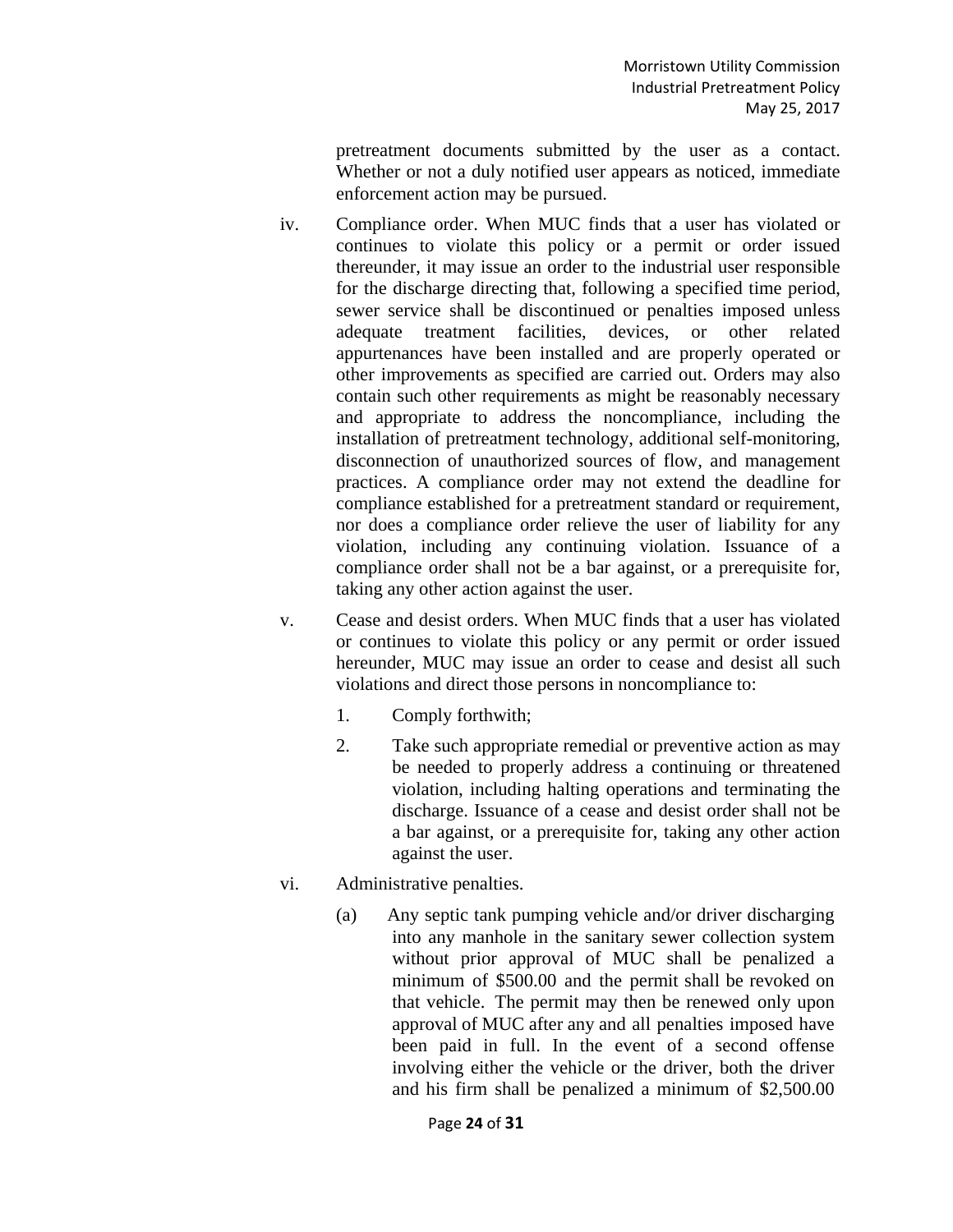each, plus the payment of any environmental cleanup costs if applicable, and the vehicle permit shall be permanently terminated.

- (b) Any person or party who uncovers, makes any connections with or openings into, uses, alters or disturbs any public sewer or appurtenance thereof without first obtaining a written permit from MUC shall be penalized a minimum of \$500.00 and shall be liable to the city and MUC for any expense, loss or damage occasioned reason of such violation.
- (c) Notwithstanding any other section of this policy, any user who is found to have violated any provision of this policy, or any permit or order issued hereunder, may be assessed a penalty in an amount not to exceed ten thousand dollars (\$10,000.00) per violation. Each day on which noncompliance shall occur or continue shall be deemed a separate and distinct violation. Such assessments may be added to the user's next scheduled sewer service charge and MUC shall have such other collection remedies as it has to collect other service charges. Unpaid charges and penalties shall constitute a lien against the individual user's property. Industrial users desiring to dispute such penalties must file a request for MUC to reconsider the penalty within ten (10) days of being notified of the fine. Where MUC believes a request has merit, it shall convene a hearing on the matter within fifteen (15) days of receiving the request from the industrial user.
- vii. Emergency suspensions.
	- (a) MUC may suspend the wastewater treatment service and/or wastewater permit of an industrial user whenever such suspension is necessary in order to stop an actual or threatened discharge presenting or causing an imminent or substantial endangerment to the health or welfare of persons, the POTW, or the environment.
	- (b) Any user notified of a suspension of the wastewater treatment service and/or the wastewater permit shall immediately stop or eliminate its contribution. In the event of a user's failure to immediately comply voluntarily with the suspension order, MUC may take such steps as deemed necessary, including immediate severance of the sewer connection, and/or suspension of water supply to prevent or minimize damage to the POTW, it's receiving stream, or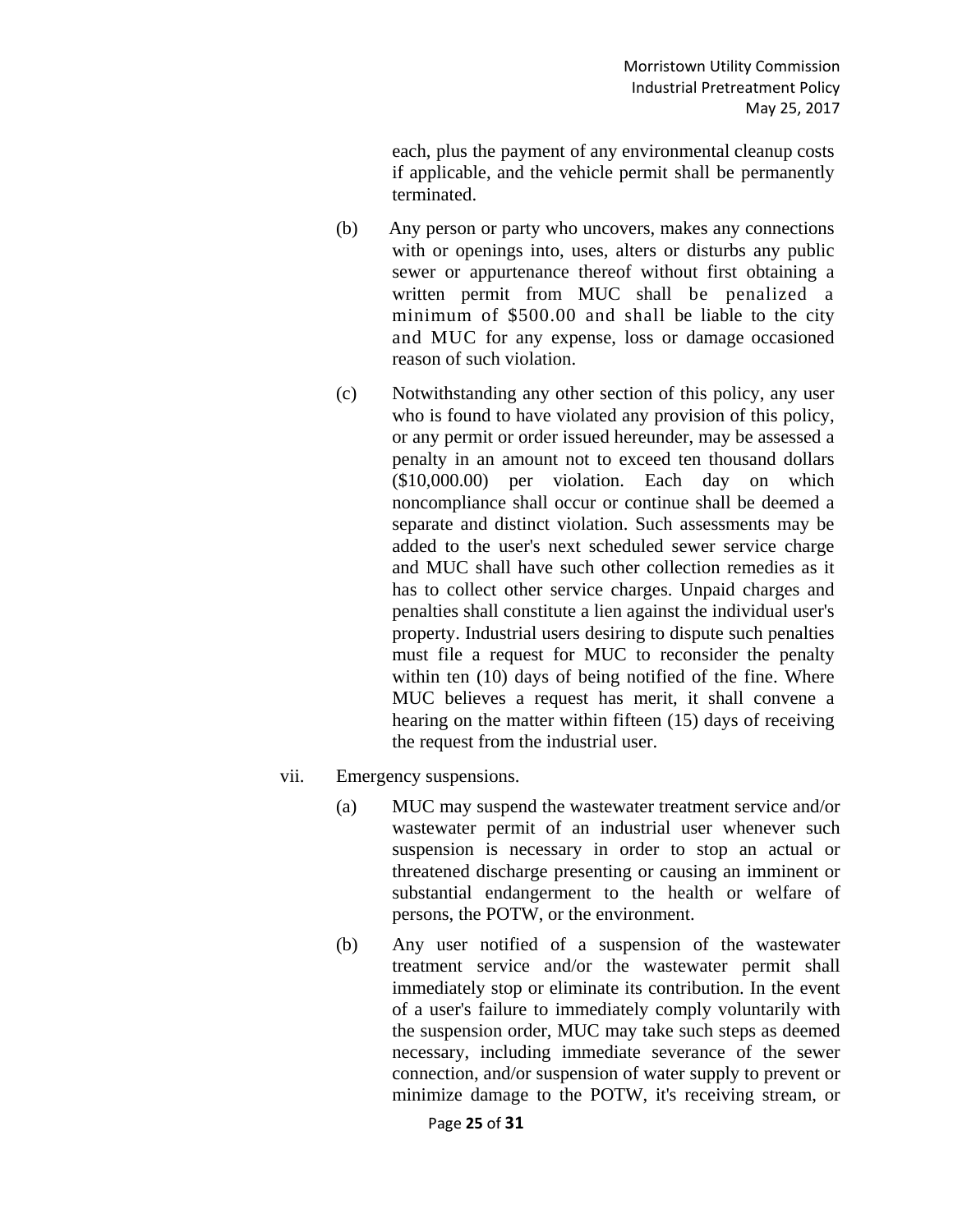endangerment to any individuals. MUC may allow the user to recommence its discharge when the endangerment has passed, unless termination proceedings are initiated against the user.

(c) An industrial user who is responsible, in whole or in part , for imminent endangerment shall submit a detailed written statement describing the causes of the harmful contribution and the measures taken to prevent any future occurrence to MUC prior to the date of the hearing described above in §  $6(a)(iii)$ .

> Nothing in this section shall be interpreted as requiring a hearing prior to any emergency suspension under this section.

- viii. Revocation of permit. MUC may revoke the permit of any user as set forth herein.
- ix. Appeal of administrative penalties. Upon issuance of any administrative order or penalty, the user shall be notified that he or she shall be entitled to a hearing upon such order or penalty. Request for such hearing must be made within seven (7) days of notification of the administrative action. The hearing will be held before the City Administrator and City Attorney. At the hearing, the MUC General Manager or the manager's representative shall represent MUC. MUC and the customer shall be entitled to present evidence relevant and material to the penalty and to examine and cross examine witnesses. He may be represented by an attorney, if the user so chooses. The City Administrator and City Attorney shall render a decision upholding or overturning the administrative order or penalty. Notwithstanding the following, emergency suspensions as described in  $\S$  6(a)(vii) are effective immediately upon issuance, and right to appeal is contingent on compliance by the user.
- b. Judicial remedies.

If any person discharges sewage, industrial wastes, or other wastes into the wastewater disposal system contrary to the provisions of this policy or any order or permit issued hereunder, MUC, through legal counsel, may commence an action for appropriate legal and/or equitable relief in the applicable court.

i. Injunctive relief. Whenever a user has violated or continues to violate the provisions of this policy or permit or order issued hereunder, MUC, through counsel, may petition the court for the issuance of a preliminary or permanent injunction or both (as may be appropriate) which restrains or compels the activities on the part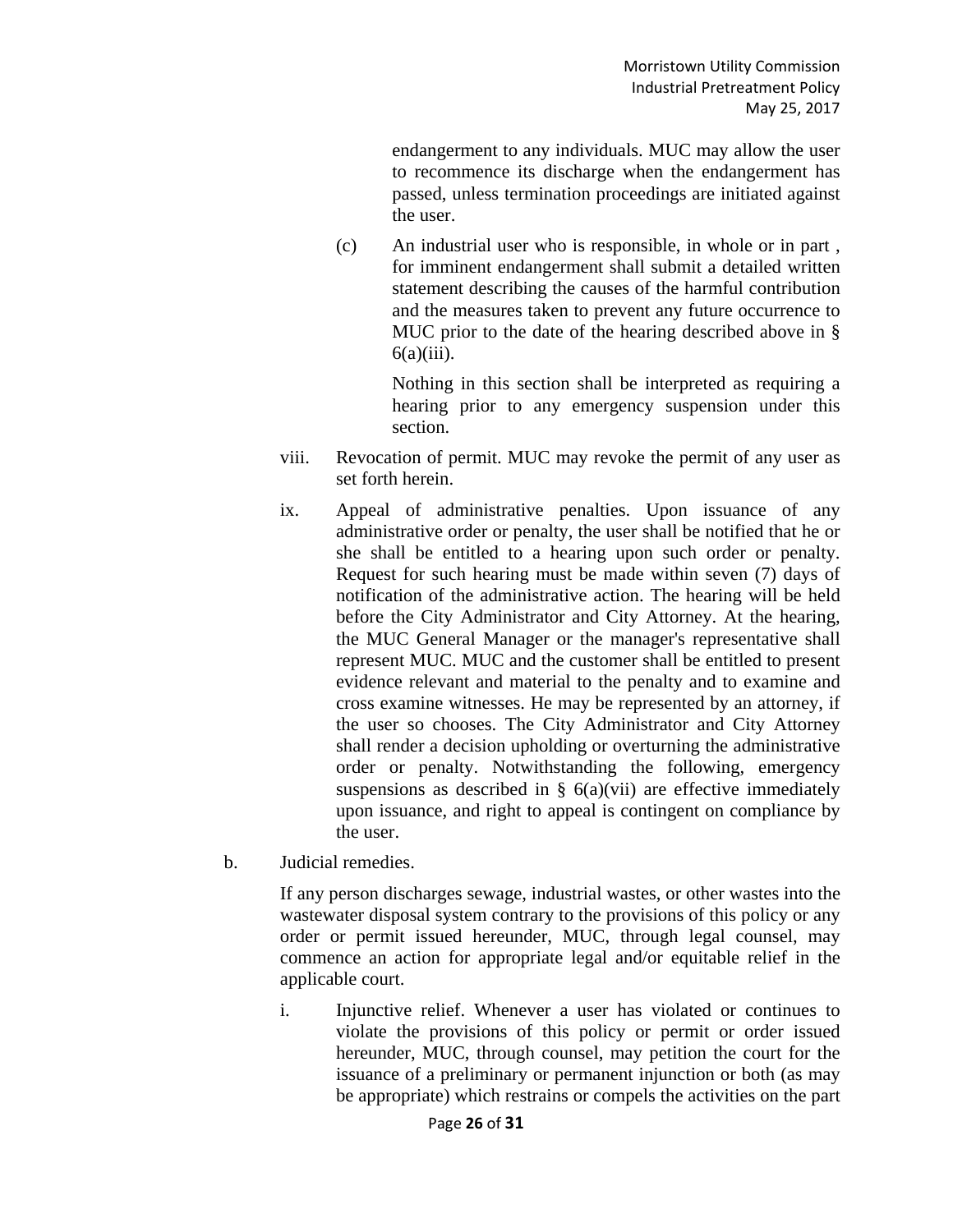of the user. MUC shall have such remedies to collect legal and other fees as it has to collect other sewer service charges. MUC may also seek such other action as is appropriate for legal and/or equitable relief, including a requirement for the user to conduct environmental remediation. A petition for injunctive relief shall not be a bar against, or a prerequisite for, taking any other action against a user.

- ii. Civil penalties.
	- 1. Any user who has violated or continues to violate this policy or any order or permit issued hereunder, shall be liable to MUC for actual damages incurred by the POTW. In addition to damages, MUC may recover reasonable attorney's fee, court costs, and other expenses associated with the enforcement activities, including sampling and monitoring expenses.
	- 2. MUC shall petition the court to impose, assess, and recover such sums. In determining the amount of liability, the court shall take into account all relevant circumstances, including, but not limited to, the extent of harm caused by the violation, the magnitude and duration, any economic benefit gained through the user's violation, corrective actions by the user, the compliance history of the user, and any other factor as justice requires.
	- 3. Filing a suit for civil penalties shall not be a bar against, or a prerequisite for, taking any other action against a user.
- iii. Criminal actions.
	- 1. Any industrial user who willfully or negligently violates any provision of this policy or any orders or permits issued hereunder shall, upon conviction, be guilty of a misdemeanor, punishable by penalty and imprisonment to the full extent allowed by law.
	- 2. Any industrial user who knowingly makes any false statements, representations or certification in any application, record, report, plan or other document filed or required to be maintained pursuant to this policy or waste water permit, or who falsifies, tampers with, or knowingly renders inaccurate any monitoring device or method required under this policy shall, upon conviction, be punishable by a penalty and imprisonment to the full extent allowed by law.
- iv. Affirmative defenses.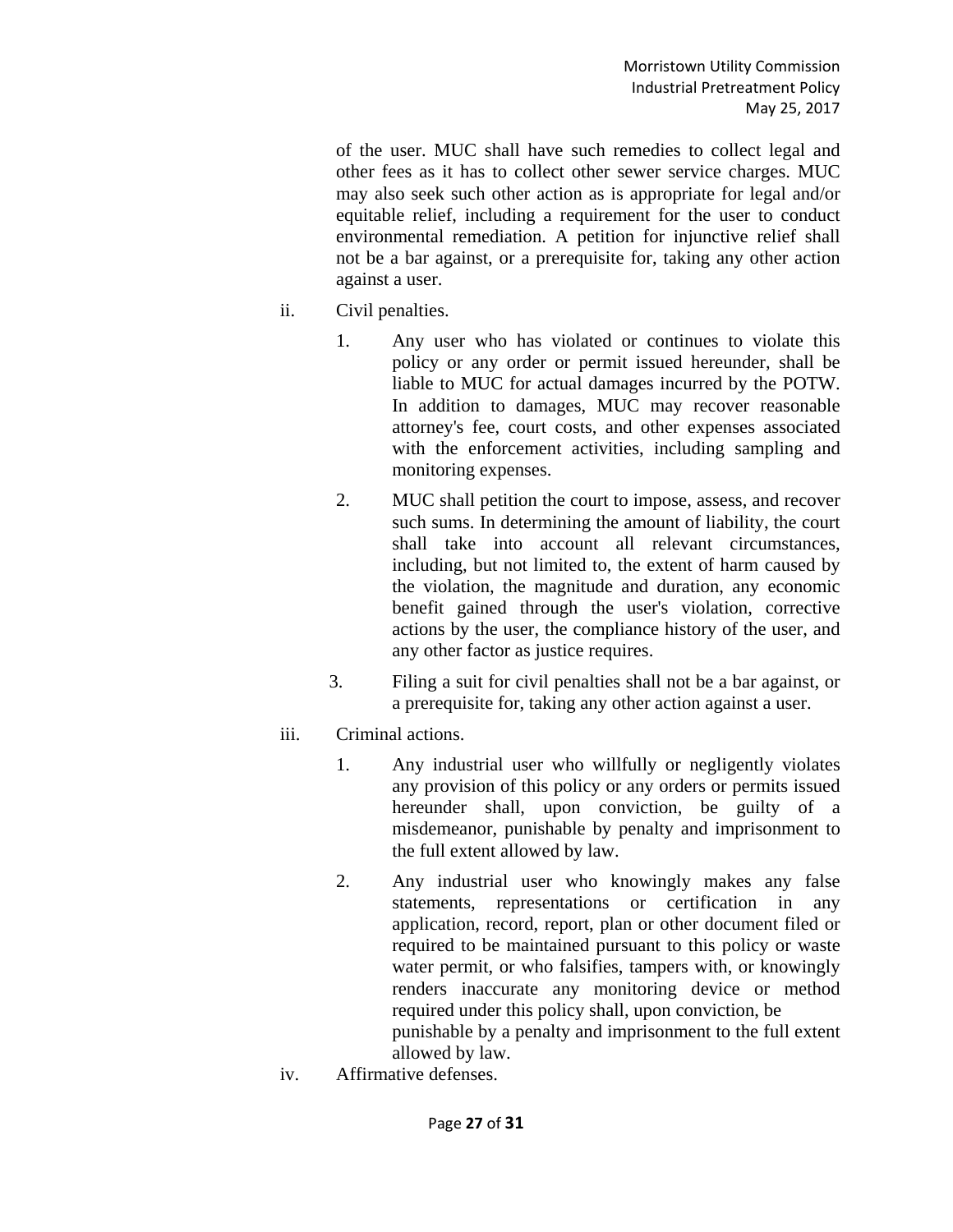- 1. Treatment upsets. Any industrial user who experiences an upset in operations that places it in a temporary state of noncompliance, which is not the result of operational error, improperly designed treatment facilities, inadequate treatment facilities, lack of preventive maintenance, or careless or improper operation, shall inform MUC thereof immediately upon becoming aware of the upset. Where such information is given orally, a written report thereof shall be filed by the user within five (5) days. The report shall contain:
	- (a) A description of the upset, its cause(s) and impact on the discharger's compliance status.
	- (b) The duration of noncompliance, including exact dates and times of noncompliance, and if the noncompliance is continuing, the time by which compliance is reasonably expected to be restored.
	- (c) A user who wishes to establish the affirmative defense of upset shall demonstrate, through properly signed, contemporaneous operating logs, or other relevant evidence that:
		- i. An upset occurred and the user can identify the cause(s) of the upset;
		- ii. The facility was at the time being operated in a prudent and workman-like manner and in compliance with applicable operation and maintenance procedures; and
		- iii. The user has submitted the following information to MUC within twenty-four (24) hours of becoming aware of the upset [if this information is provided orally, a written submission must be provided within five (5) days]:
			- A description of the indirect discharge and cause of noncompliance;
			- The period of noncompliance, including exact dates and times or, if not corrected, the anticipated time the noncompliance is expected to continue; and
			- Steps being taken and/or planned to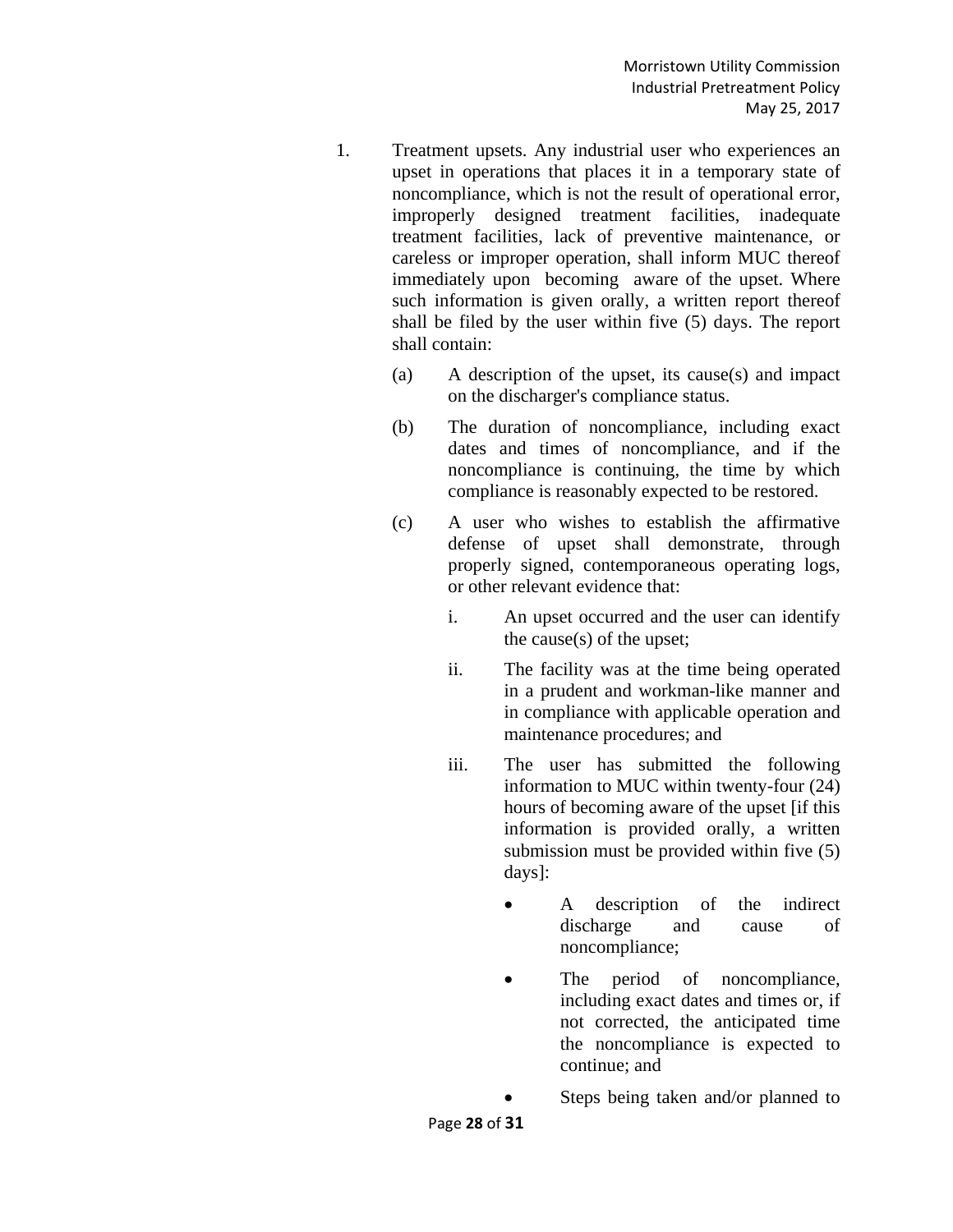reduce, eliminate, and prevent recurrence of the noncompliance.

- (d) In any enforcement proceeding, the user seeking to establish the occurrence of an upset shall have the burden of proof.
- (e) Users shall have the opportunity for a judicial determination on any claim of upset only in an enforcement action brought for noncompliance with categorical pretreatment standards.
- (f) Users shall control production of all discharges to the extent necessary to maintain compliance with pretreatment standards upon reduction, loss, or failure of its treatment facility until the facility is restored or an alternative method of treatment is provided. This requirement applies in the situation where, among other things, the primary source of power of the treatment facility is reduced, lost, or fails.
- 2. Treatment bypasses.
	- (a) A bypass of the treatment system is prohibited unless all the following conditions are met:
		- i. The bypass was unavoidable to prevent loss of life, personal injury, or severe property damage;
		- ii. There was no feasible alternative to the bypass, including the use of auxiliary treatment or retention of the wastewater; and
		- iii. The industrial user properly notified MUC as described below.
	- (b) Industrial users must provide immediate notice to MUC upon discovery of an unanticipated bypass. If necessary, MUC may require the industrial user to submit a written report explaining the cause(s), nature, and duration of the bypass, and the steps being taken to prevent its recurrence.
	- (c) An industrial user may allow a bypass to occur which does not cause pretreatment standards or requirements to be violated, only if it is for essential maintenance to ensure efficient operation of the treatment system. Industrial users anticipating a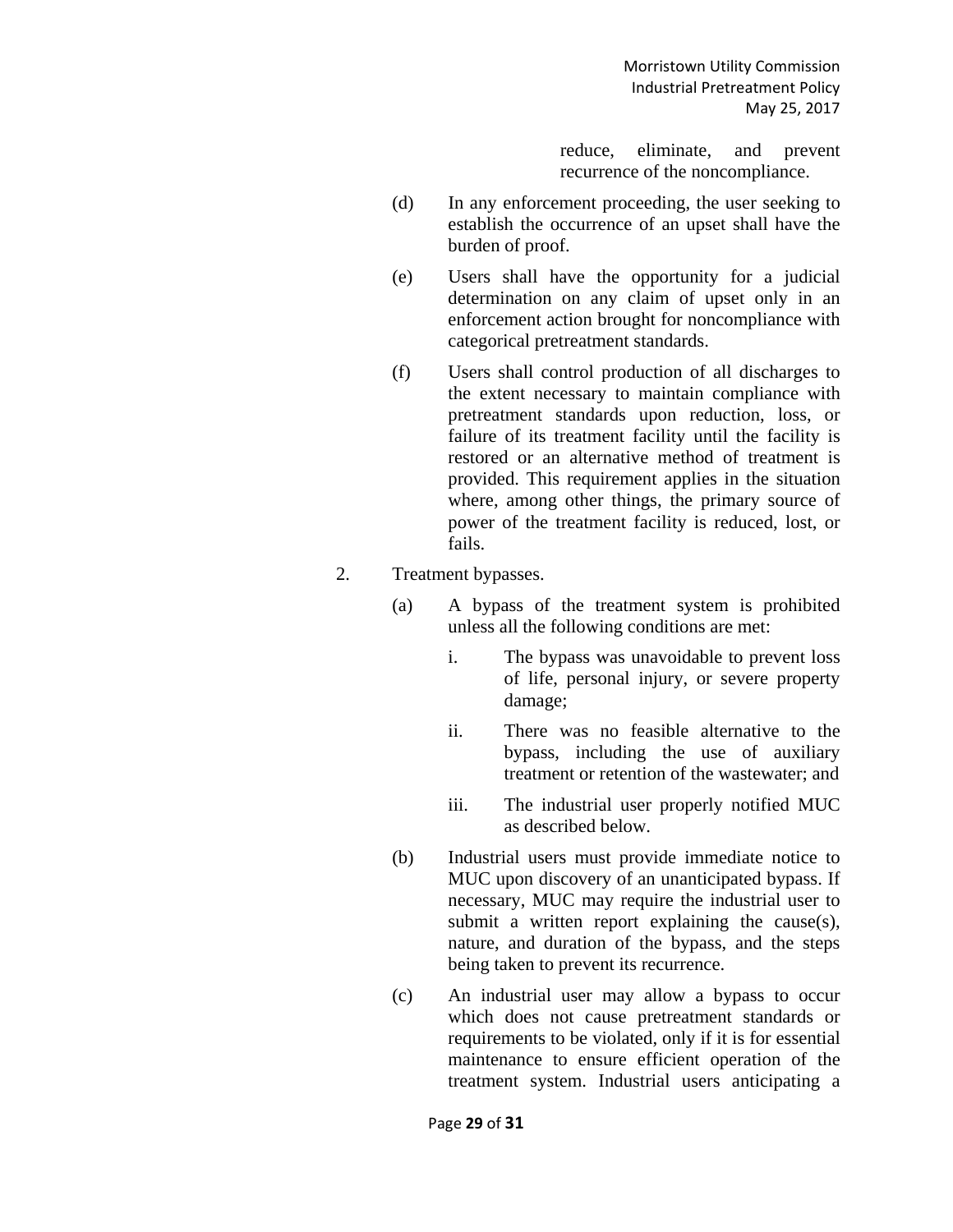bypass must submit notice to MUC at least ten (10) days in advance. MUC may only approve the anticipated bypass if the circumstances satisfy those set forth above.

- v. Remedies nonexclusive.
	- 1. The remedies provided for in this policy are not exclusive. MUC may take any, all or any combination of these actions against a noncompliant user. Enforcement of pretreatment violations will generally be in accordance with the MUC' enforcement response plan. However, MUC may take other action against any user when the circumstances warrant. Further, MUC is empowered to take more than one (1) enforcement action against any noncompliant user.

#### **N. Industrial waste surcharge.**

- 1. Surcharges shall be based upon the strength of wastes. In the event the user discharges industrial wastes to the POTW having an average Biochemical Oxygen Demand (BOD) content in excess of two hundred fifty (250) mg/1, and/or an average Suspended Solids (SS) content in excess of two hundred fifty (250) mg/1, an average ammonia nitrogen content in excess of forty five (45) mg/1, and/or an average FOG concentration in excess of seventy-five (75) mg/l, the user shall pay a surcharge based upon the excess strength of their wastes.
- 2. To protect the MUC system, the surcharges identified above shall only apply up to a maximum concentration as stipulated below:

| <b>BOD</b>       | $450 \text{ mg}/1$ |
|------------------|--------------------|
| Suspended Solids | $450 \text{ mg}/1$ |
| Ammonia Nitrogen | $80 \text{ mg}/1$  |
| FOG.             | $100 \text{ mg}/l$ |

**No discharges in excess of these concentrations shall be permitted unless express written authorization from MUC has been granted either in the dischargers permit or other direct correspondence.** 

3. The cost of treatment will be reviewed annually by MUC. The cost of treatment for each pound of BOD, SS, ammonia nitrogen and FOG removed by the POTW shall be reviewed at the end of each fiscal year and the appropriate surcharge rates applied to the sewer billing. These rates shall be in effect until the next annual rate